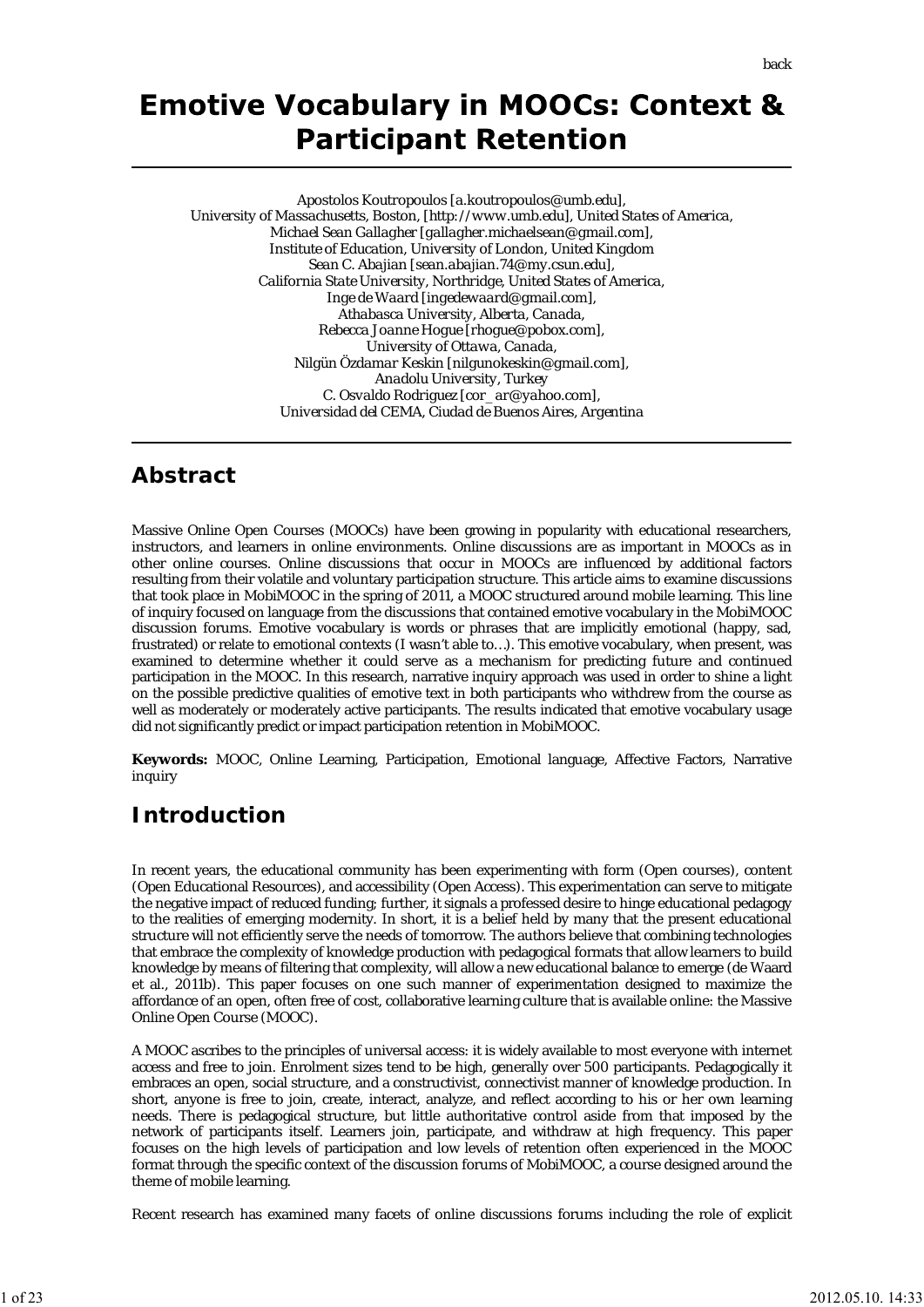grading requirements, course expectations and extensive questions, as a way of encouraging active participation (Fisher, 2010). Additionally, social affective factors have been examined (Dyer, Costello, Martin, 2010) as well as the role of a sense of community in participation (Dawson, 2008; Guan, Tregonning, Keenan, 2008; Johnson, 2010). An additional study investigated how the length of membership in an online community molds language use, interaction, and role performance by community members in online discussions (Nguyen & Rose, 2011; Johnson, 2008; Jung, Choi, Lim, Leem, 2002; Kucuk, 2009; Kim & Bonk, 2010; Schimke, Stoeger, Ziegler, 2009; Scollins-Mantha, 2008; Dollan, 2008; Picciano, 2002).

Researchers have examined message patterns to determine how earlier messages in a discussion chain affect future participation. For example Chen & Chiu (2008), examined the content and elements of group dynamics and Bajali & Chakrabarti (2010), examined how the perceived richness of discussions affects participation. The role of gender has been researched as a factor in participation and the type of language used (Guiller & Durndell, 2007; Lin & Overbaugh, 2009; Yates, 2001). Frequency analysis of how and when people log in (Hung & Zhang, 2008), software usability and sociability (Lu, Phang, Yu, 2011) and even procrastination have been examined in online interactions (Michinov, Brunot, Le Bohec, Juhel, Delaval, 2011). Much of this research forms the basis of this paper's focus into the analysis of MobiMOOC discussions.

## **MobiMOOC Design**

MobiMOOC ran for six weeks between April 2 and May 14, 2011. It was organised by Inge de Waard who also remained present as an active participant throughout the course. Leading researchers and practitioners in the mLearning field facilitated MobiMOOC and the course featured 1827 messages on topic (de Waard et al., 2011b). There were 536 participants in MobiMOOC, substantial because the course was only advertised informally through blogs and Twitter. The topics covered in the six weeks of MobiMOOC included mLearning planning, mLearning for development (M4D), leading edge innovations in mLearning, interaction between mLearning and a mobile connected society and mLearning in K-12 environments. Each topic was facilitated by an expert in the particular subject area. All the facilitators in MobiMOOC (Inge de Waard, Judy Brown, Niall Winters, David Metcalf, John Traxler, and Andy Black) were guides on the side, each putting forward as many learning actions and follow-ups as they wanted, as each of these facilitators were also voluntarily engaged in the course.

The course was free for anyone interested in the topic of mLearning and after its completion the content remained available as an open repository for mLearning resources. Although most resources offered by the facilitators and participants were openly accessible online, some of the academic resources (citations offered by MOOC participants) were behind database paywalls.

All participants (including the facilitators) were able to receive new information and construct new knowledge that fit their own personal learning needs. As such, participants were in charge of their own learning. The participants were able to get information that was relevant to them by asking the entire group for insights. The course organiser suggested three categories for learner participation, indicating the importance of self-regulated learning to the participants. These three types were as follows:

- **Lurking participants**: follow the course, look at the recordings, and browse the available course resources. The benefit to the lurking participant was to get some idea of what is going on in the field of mLearning.
- **Moderately active participants** took one or two topics and engaged in the conversation with everyone involved. The benefit for the moderately active participants was that they developed more in-depth knowledge in that area of mLearning and were able to exchange notes and expertise, getting answers to questions they may have had.
- **Memorably active participants** participated in at least five of the six topics. They developed an mLearning proposal in their area and received peer and expert help. Although a template was provided, it was clearly communicated that the writing of the proposal would be done by each of the participants. Memorably active participants received a certificate of participation (de Waard et al., 2011a).

The discussion on MobiMOOC took place in many forms. The organiser of MobiMOOC created an official course wiki and an official Google Group through which discussion could take place. Due to the open nature of the MOOC, in addition to the official MobiMOOC venues, participants also blogged about MobiMOOC topics (and shared those links in the Google Group). Additionally, there was a Facebook group created for MobiMOOC and many participants tweeted with the hashtag #MobiMOOC. The flexibility in participation format and the large number of participants contributed to a large amount of textual and non-textual information generated by MobiMOOC participants.

## **Participants of MobiMOOC**

By looking at the forum posts, we determined that by the end of the MOOC, 13.3 % of the overall participants of the MOOC completed the course as active participants (74 people). Approximately 5.8 % of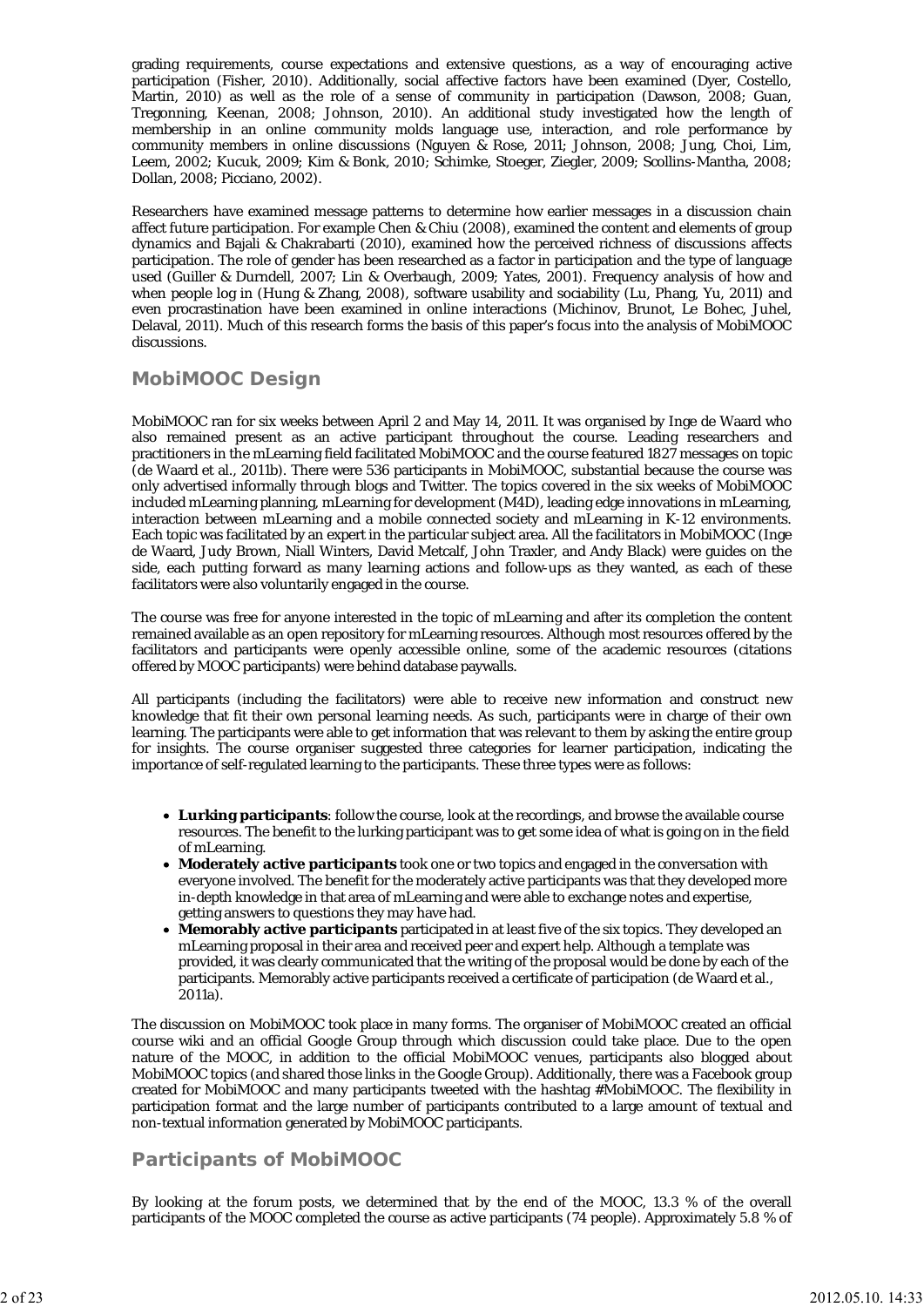the participants were memorably active (32 people). The majority (86.7 %) were either lurkers or dropped the course. At the end of the course, a survey was distributed amongst the participants. In this survey, the majority (82.5 %) of the active participants indicated that they used what they learned in MobiMOOC in their day-to-day work, and they took the opportunity (65 %) to work on an mLearning project while participating in MobiMOOC.

MobiMOOC participants were also quite diverse in their backgrounds. The survey shows that participants were diverse in both age (21-30=15 %, 31-40=22.5 %, 41-50=25 %, 51-60=27.5 %, 61-70=10 %) as well as gender (male=57.5 %, female=42.5 %). This may indicate that the MOOC format attracts people from across what is perceived to be the traditional technology dichotomies. The diversity of MobiMOOC was also evident in the careers of participants. An analysis of the discussion forum posts, where participants self-identified their professional areas as part of their introduction to the course, indicated that a substantial amount of participants came from the ranks of Instructional Designers (32 %). This included Instructional Systems Specialists, Instructional Media Specialists, Instructional Technology Specialists, and Instructional Designers; and Educators (26 %), which included Teachers, Instructors and Professors. Managers of Instructional Technology (9 %) and Students (9 %) also made up other large segments of MobiMOOC participants. The remainder of the participants were quite diverse including librarians, doctors, administrators, researchers in varying fields, and developers.

Participants in the MobiMOOC course comprise a diverse set of students, teachers, researchers, and educational technology enthusiasts at a wide range of institutions ranging from elementary school teachers to university faculty to researchers at government facilities. Geographically, there was a large concentration of participation in Europe and North America with little participation in South America, Africa, Asia and Oceania, as indicated in our MobiMOOC crowdmap (Figure 1).



*Figure 1. MobiMOOC Crowdmap*

Most of the participants worked in Higher Education (49 %). This might be expected since information about MOOCs tends to circulate by word of mouth in academic circles. MOOCs also tend to be designed by educators for educators. In our survey, K-12 educators and professional were the second largest group (18 %), while instructional designers and learning professionals from private firms (13 %) came in third. Other groups included government employees in various learning roles (7 %), non-profit employees (9 %) and self-employed learning professionals (4 %). MobiMOOC also included one participant who was a retired educator.

## **Purpose of the study**

Using the discussion boards as evidence of the construction of a personal narrative of engagement with the course, MobiMOOC discussion logs were analysed. Our research team aimed to determine the following:

if the vocabulary that MobiMOOC participants used when communicating about the MOOC, and through the MOOC to fellow participants, gave clues as to how these participants felt about the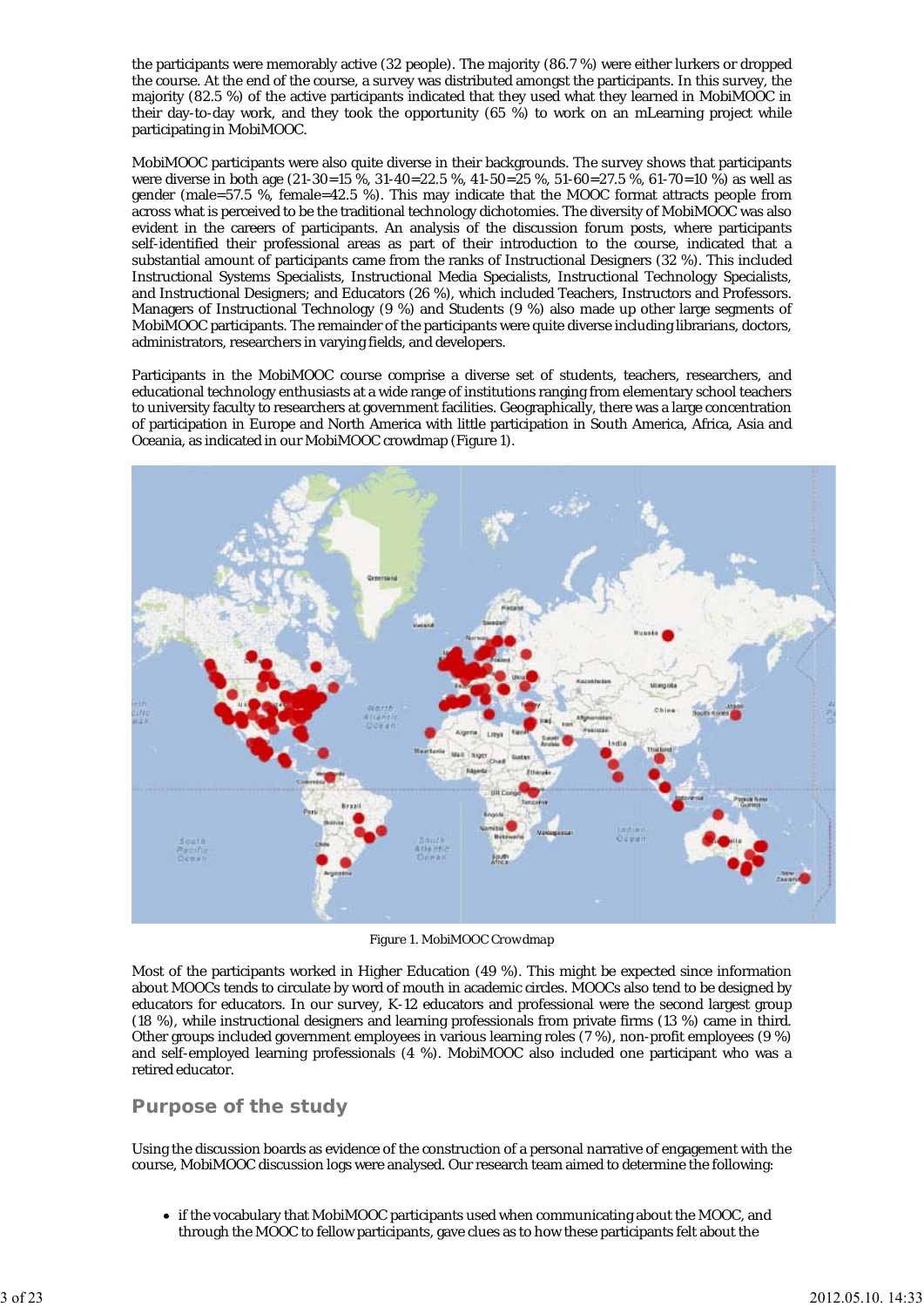MOOC:

- how participants felt about the progress that they made during the MOOC, and their self-assessment of their continued participation;
- if levels of participation, and overall learner retention in MOOCs can be predicted through textual analysis of the emotive language used by MOOC participants;
- if certain keywords or key-phrases signal increased participation and/or retention, while other keywords predict an increase in dropout rate or demotion of participants from their current status (active or memorably active).

## **Significance of the study**

The significance of determining such keywords or key-phrases is immensely important to course facilitators; should certain keywords or key-phrases be found that signal increased or decreased participation in a course, automated responses to those signals can be developed to foster renewed participation. For example, automated alerts that alert facilitators of a potential increase of dropouts or lurkers could be built into the MOOC management systems, be these systems traditional Learning Management Systems (LMS) or social media groups. Facilitators could then adjust the course to promote greater participation within it or address learners in danger of dropping out to assess the reasons behind their demotivation and possibly get them engaged into the course again.

Even though there were many sources of textual data from MobiMOOC, including Twitter posts or delicious bookmarks shared with the #mobimooc tag, a Facebook group, blog posts, an official Google Group and an official wiki, the text analysed for this project was the text collected from the MobiMOOC Google group. This was the MOOC's centre of activity for participant communication.

## **Methodology**

## **Type of research**

Using a narrative inquiry approach with an analysis of language frequency (emotive language), discussion participation frequency, and participant interactions, the authors began this inquiry with the belief that there are predictive qualities in the language used both by the participants who withdrew from the course as well as those who became moderately or memorably active. To address these questions requires an analysis of the discussion logs as evidence of a personal narrative of engagement, or disengagement, from the course. The qualitative data collected from the discussions of the participants were then subjected to an analysis to gauge the general level of engagement with the MobiMOOC.

## **Data collection and ethical considerations**

Data collected for this research was taken from the text-based discussions for the MobiMOOC Google Group discussion forum, which served as the main hub of activity for MobiMOOC. In addition, if MobiMOOC participants publicized their blog posts as they pertained to MobiMOOC, those blog posts as well as comments to them were also analysed. The discussion data that we analyzed are publicly available data whose original use was not for research purposes. Great care was taken to insure the anonymity of the participants and, as such, names, website addresses, and other identifying information were removed to reflect this consideration.

Although no explicit privacy statement was posted in either the MobiMOOC wiki or the MobiMOOC Google Group establishing specific expectations of privacy or openness, it is our belief that the public availability of these discussion venues under investigation, Google Groups and publicly available blog posts, being open to the public, mitigates the need for informed consent. It is our belief that these actions ascribe to the principles of the Ethics Guide of the Association of Internet Researchers (2002) in that the material to be used is primarily for an analysis of retention and participation in open courses and, as such, risk is minimal.

### **Structure of the data analysis**

For the purpose of this research, we determined that an analysis of the Google Group discussion logs for MobiMOOC would yield the greatest results for determining the nature of retention and withdrawal of participants on the course. The reason for picking Google Group discussion data over other MOOC sources is that the Google Group was the central, and official, discussion forum, and as such, it can be viewed as a common denominator for all MobiMOOC participants. MOOCs tend to have high (>50 %) withdraw/dropout rates and MobiMOOC was no exception; of the more than 500 participants that began the course, a little over 70 were active in some sort of discussion by the final week; possible lurking participants were not taken into account as these participants are not trackable. This high withdrawal rate poses challenges to adoption of the MOOC as a widespread learning format for a diverse range of disciplines and learners. Retention strategies can possibly mitigate this high withdrawal rate.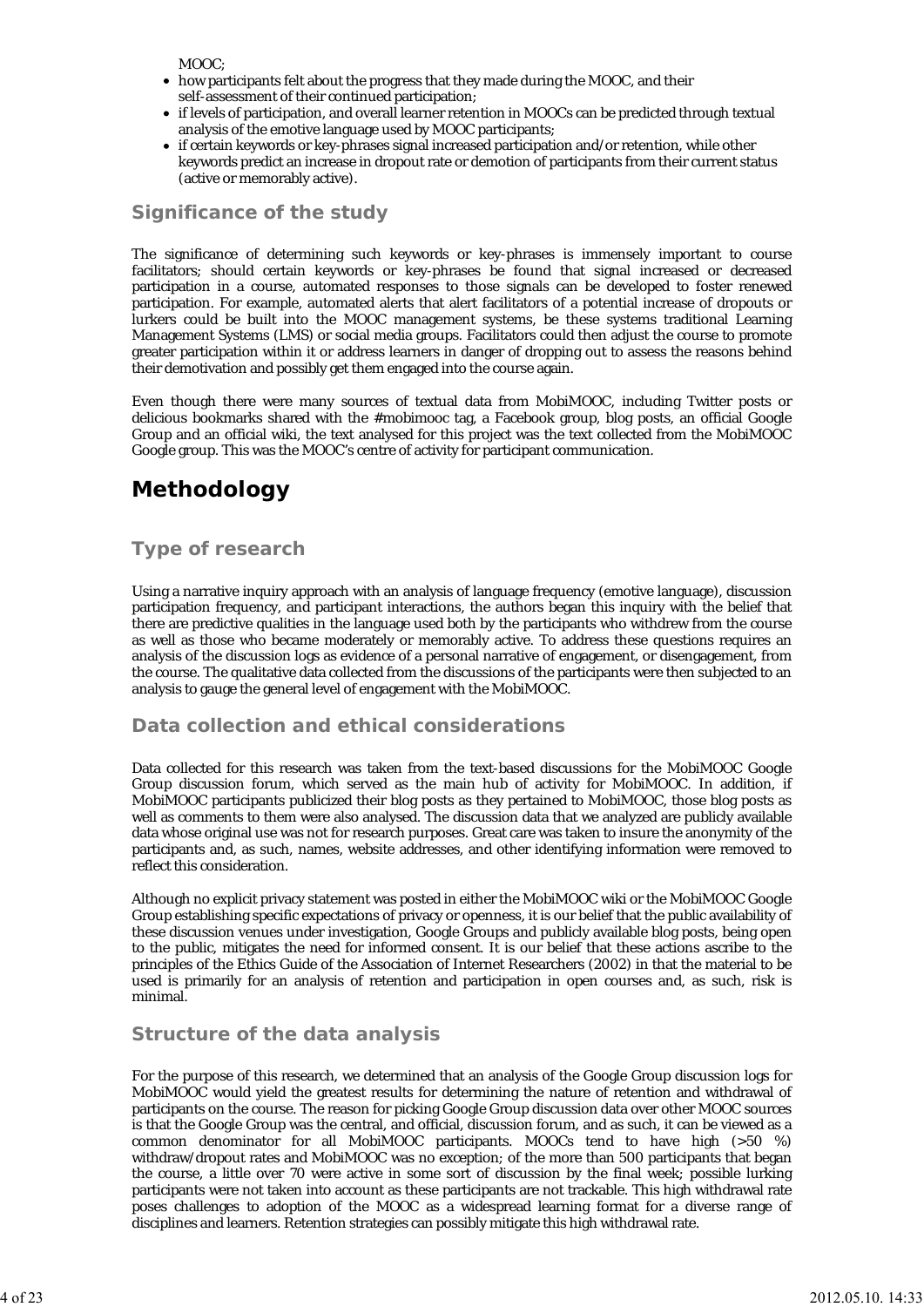This research does not presuppose a particular level of participation in the MobiMOOC course, but rather attempts to gauge that engagement with the course based on an analysis of the discussion board transcripts. The premise of our investigation is that an increase in engagement or in disengagement with the course was signalled in the form of emotive language in the early weeks of the course (Weeks 1-3), signalling a change in participation patterns in the second half of the course (Weeks 4-6). Two members of the research team reviewed the discussion board transcripts and seemingly 'meaningful' exchanges were coded according to the following three categories:

- 1. Possible professional mismatch between course objectives and participant expectations
- 2. Trepidation, uncertainty, unfamiliarity, some indication of a lack of confidence in ability
- 3. Professional expertise, experience, confidence, self-assuredness

The coding reflects the assumption that not everyone will participate or withdraw from the course based solely on uncertainty, unfamiliarity with the course structure, or a perceived lack of confidence in navigating the learning in the course. Rather, increased engagement or disengagement from the course might signal satisfaction or dissatisfaction in meeting professional learning needs (coded as equating to a professional mismatch between the course and the professional needs of the participant); conversely, professional expertise, experience, and self-confidence might signal an increased engagement with the course and other course participants. What is not accounted for in this analysis are those students classified as lurkers (lurking as following rather than actively engaging the course); there is very little data available to track their participation with the MobiMOOC course and as of yet very little work has been performed on lurkers in MOOCs (Kop, 2011).

After the six weeks of discussion board transcripts were coded, further narrative analysis was conducted to determine whether participants were signalling either their withdrawal or their increased participation in the course.

### **Connecting to relevant research frameworks**

This form of analysis has precedent with online transcripts being used by researchers to investigate the process of social construction of knowledge (Gunawardena, Carabajal & Lower, 2001) and critical thinking (Bullen & O'Brien, 1997; Webb, Newman & Cochrane, 1994). Our research attempts to replicate this form of analysis not directly towards evidence of social construction of knowledge or critical thinking, but rather towards the notion of social engagement with the course, a facet affected by a variety of factors including learner self-confidence and self-empowerment, professional expectations and learning satisfaction, and social acceptance.

By analysing the online transcripts for evidence of language as well as parsing out relevant passages for further analysis, our goal is "to reveal information that is not situated at the surface of the transcripts," but rather address participant patterns of engagement with the course that might signal satisfaction (De Wever et al., 2006). Our research focuses on transcript analysis, a "research methodology that builds on procedures to make valid inferences from text" (Rourke, Anderson, Garrison & Archer, 1999). Further, inspiration was drawn from the analytical framework of learner engagement as put forth by Henri (1992), which recognises that a participant dimension of learner engagement can be analysed through an analysis of overall participation, which is measured through the total number of messages, responses, and accesses to the discussion, and the active participation in the learning process, which is the number of statements directly made to learning. In the MOOC format, the network and participation often become the learning itself so it is our belief that Henri's facets of participation blend heavily into one another (1992). As such, this research focuses on overall participation and emotional signals within that participation.

Also of interest to this research is the presence of social messages in the discussion transcripts, such as jokes, compliments, and greetings (Rourke et al., 1999). These are generally considered meaningful and motivating exchanges between students and important in establishing social presence in online discussion formats. Social presence might generally be categorized as affective responses, interactive responses, and cohesive responses (De Wever et al., 2010). There is evidence of all three of these types of social presence responses on the MobiMOOC discussion boards.

In the following sections, we describe how we analysed and withdrew valid inferences from the text of the transcripts.

## **Findings & results**

### **First pass**

Our initial examination of the data entailed re-reading and re-familiarizing ourselves with the content and the dynamics of the course. This process allowed us to develop a more detailed picture of the week-by-week discussions in MobiMOOC from the perspective of the ethnographer, rather than as a participant. At the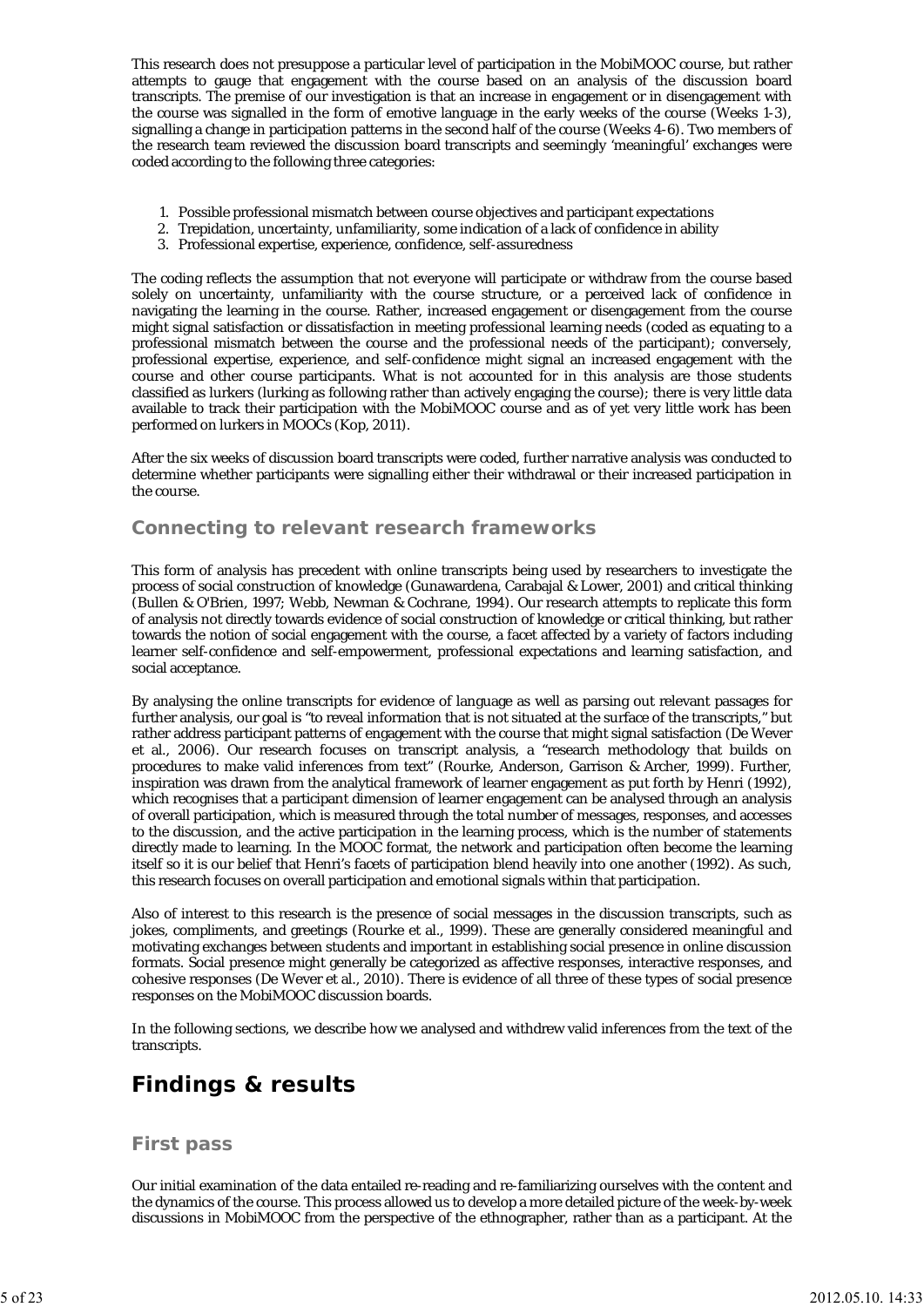time of the course, the authors were not participating as researchers; rather, we participated as fellow MobiMOOC participants. Our personal recollections were quite positive regarding our participation in the MOOC and about our fellow participants. In this review of the transcripts, we aimed to determine if our own recollections were more favourable than the prevailing sentiment in the MOOC.

Reading through six weeks of MobiMOOC transcripts revealed that our recollections of the MobiMOOC environment were accurate. During the course, as well as before and after the course[1], there was excitement exhibited around the topic of mobile learning (mLearning), around the MobiMOOC course itself, and towards our collegiality. Many individuals took the opportunity to share their own experiences and knowledge on the topic, provided feedback to fellow participants who were undertaking mLearning projects, and provided academic resources for further reading and study. No explicit contradictions were revealed during our initial examination of the discussion data exploring the accuracy of our initial impressions of the MOOC. It was at this time that we also went through and coded these discussions for indications of expertise, trepidation and uncertainty, and potential mismatch between expectations of the participant and what the MOOC had to offer.

### **Second pass**

The next step in our analysis was a Linguistic Inquiry and Word Count analysis (LIWC). Using LIWC© software, we calculated the degree to which people use different categories of words across a wide array of texts. We aimed to determine the degree that discussion texts use positive or negative emotive vocabulary. The software also determines the degree of language use in 70 other language dimensions; however, we focused only on the expressed positive and negative emotions for this analysis (Pennebaker, Booth, Francis, 2007). In addition, we ran each week's texts through Wordle to visualize and reveal major themes in each week's discussions to ensure we didn't overlook any significant emotive vocabulary or passages. Wordles are word clouds that "give greater prominence to words that appear more frequently in the source text" (Feinberg, 2011).

Referring to our LIWC analysis (Figure A.2.1), positive emotive vocabulary use substantially outnumbers the use of negative vocabulary in the weekly discussions. Even in Week 4, when there is a dip in the quantity of positive vocabulary use, there is a corresponding dip in negative vocabulary use, which indicates that there were fewer discussion posts during Week 4 than other weeks of MobiMOOC. We did see an increase in negative vocabulary between Week 1 and Week 2, and during this period we did see a small dip in positive vocabulary between Week 1 and Week 2. However as a whole the positive outweighed the negative.

The word frequency clouds were very revealing (Figures A.1.1 - A.1.6). All weeks show that participants were sticking to the topic of mobile learning and not going "off topic." In Weeks 5 and 6, the MOOC seemed to become a little more intimate, given that participant's first names surfaced with much greater frequency[2]. Throughout the six weeks of the course, even though thematic vocabulary (mLearning related) was the majority of the vocabulary present, considerable positive emotive vocabulary was also present. However, we did not see this same pattern for negative emotive vocabulary. During Week 1 we also saw considerable social vocabulary, such as greetings and introductions, which is to be expected during the first week of a course when participants introduce themselves.

### **Third pass**

Our first two passes over the discussion data did not indicate whether positive and negative emotive vocabulary can predict an increase or decrease in participation. We examined the discussion analytics to see how many posts were posted each week, how many participants participated each week, and what categories these participants belonged to.

For this pass, we weren't analysing the discussion data itself; rather, we analysed the discussion and participant counts. We examined a pre-MOOC and a post-MOOC period in addition to the six weeks of MobiMOOC itself. These pre- and post-MOOC periods contain data for one month before the beginning date of MobiMOOC and one month after the completion of the last day of MobiMOOC. What we observed is that there is an increase in discussion posts between Week 1 and Week 2 (Figure A.3.2), perhaps attributable to a "honeymoon period" where participants are getting acclimated to the MOOC. However, participation starts to decline after Week 2 and maintains a plateau in the final two weeks of the MOOC and the post-MOOC period.

From a participant point of view (Figure A.3.1), MobiMOOC hit a peak of active participants in Week 1. However, after Week 1 the number of participants started declining, again reaching a plateau in the final weeks of MobiMOOC (Weeks 5, 6, and the Post-MOOC period). Interesting to note is that the post-perparticipant ratio actually increases over the duration of the MOOC (Figure A.3.4). It is higher than both the pre-MOOC period and that of the first week of the MOOC, again reaching a plateau for Weeks 5 and 6 and the Post-MOOC period.

Taking this into account, and examining the participant heat map (Wilkinson & Friendly, 2009) (Figure A.4.1), we note that during Weeks 1 and 2, the majority of posts were contributed by individuals who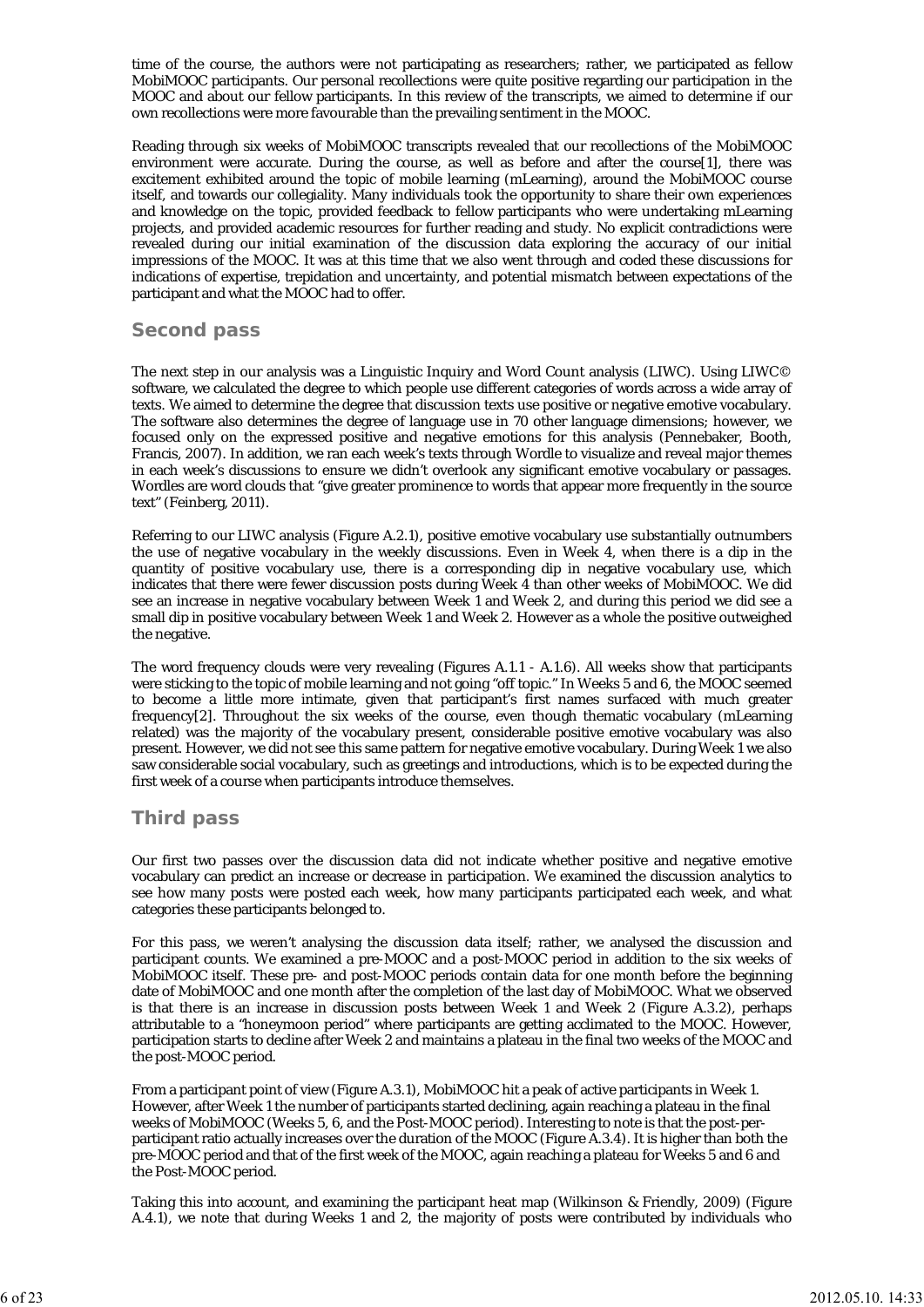participated in one or two weeks of the MOOC, while in subsequent weeks more of the discussion was done by people that had been in the MOOC for a longer period. To borrow Kim's terminology (2000, in Bishop, 2009), more of the MOOC discussions were made by participants who emerged as *Elders, Leaders* and *Regulars* in the latter half of the MOOC, while in the beginning of the MOOC more of the discussion was made by participants who were *Novices or Lurkers*. What is interesting is that almost one third (⅓) of the registered participants (Figure A.4.3) of the MOOC fall into this category of *Lurker*[3] or *Novice.* We know that many Lurkers and Novices did not convert to Regulars or Leaders, however, the emotive vocabulary use in the discussion forums does not tell us why this is as Lurkers and Novices are notably present in the first two weeks of the course.

### **Final pass**

Our final analysis layer was that of a narrative analysis of select passages from the discussion transcripts. Our team chose passages from each of the categories that we coded; we examined the content, specifically from the first Week of MobiMOOC. This week saw the most active participants and was the second most active week on MobiMOOC.

Note that in the following passages have been made anonymous, including the omission of all organizational names, locations, and website locations.

**Trepidation, uncertainty, unfamiliarity, some indication of a lack of confidence in ability**

The following passage is an example from our category indicating potential trepidation, uncertainty, unfamiliarity, and some indication of a lack of confidence in ability:

#### Hello All,

I'm \_\_\_\_\_\_\_\_, instructional technologist at \_\_\_\_\_\_\_\_\_\_. I work in our Center for Teaching & Learning. We offer workshops, consultations & more to help faculty use technology in pedagogically sound ways in their courses.

Our university does not yet have a strategy for mobile learning so I'm hoping to develop a proposal to present to my director and ultimately our Provost.

I'm little more than a newcomer to mLearning but I see it's value. We use Moodle as our learning management system (or VLE) but we really haven't looked much at making it more "mobile." Personally, I have an iPad and use it as more than an eReader (although I do love reading books on it).

Still trying to get a feel for this MOOC & Google group - a bit overwhelmed with all the topics so far.

I am new to google groups. Where do I make my profile?

\_\_\_\_\_\_\_, I think this is the most recent scoop on Google Groups and linking to your Google Profile - from Google Groups support: http://goo.gl/MSM9V

#### Hi Folks,

 $\overline{\phantom{a}}$ 

I'm finding the sheer volume of stuff being generated in the MOOC quite overwhelming (and the course hasn't even started yet)!  $=8-0$ 

Suspecting I'm not alone, I'm wondering if those who have already participated in things like CCK11 and LAK11 could offer us newbies to MOOCs some tips on how to cope?

Perhaps these could be added to the wiki?

Cheers,

 $\overline{\phantom{a}}$ 

I know this will go against the flow, but taking on a new role this year as a year 8 co-ordinator, it's a huge problem. Can someone please read this blog post I made and offer some advice.

Also read the comments that have been made.

(URL)

Thanks,

 $\overline{\phantom{a}}$  , where  $\overline{\phantom{a}}$ 

I read your blog post and I perfectly agree with you. At least i may country we haven't arrived to that point but if we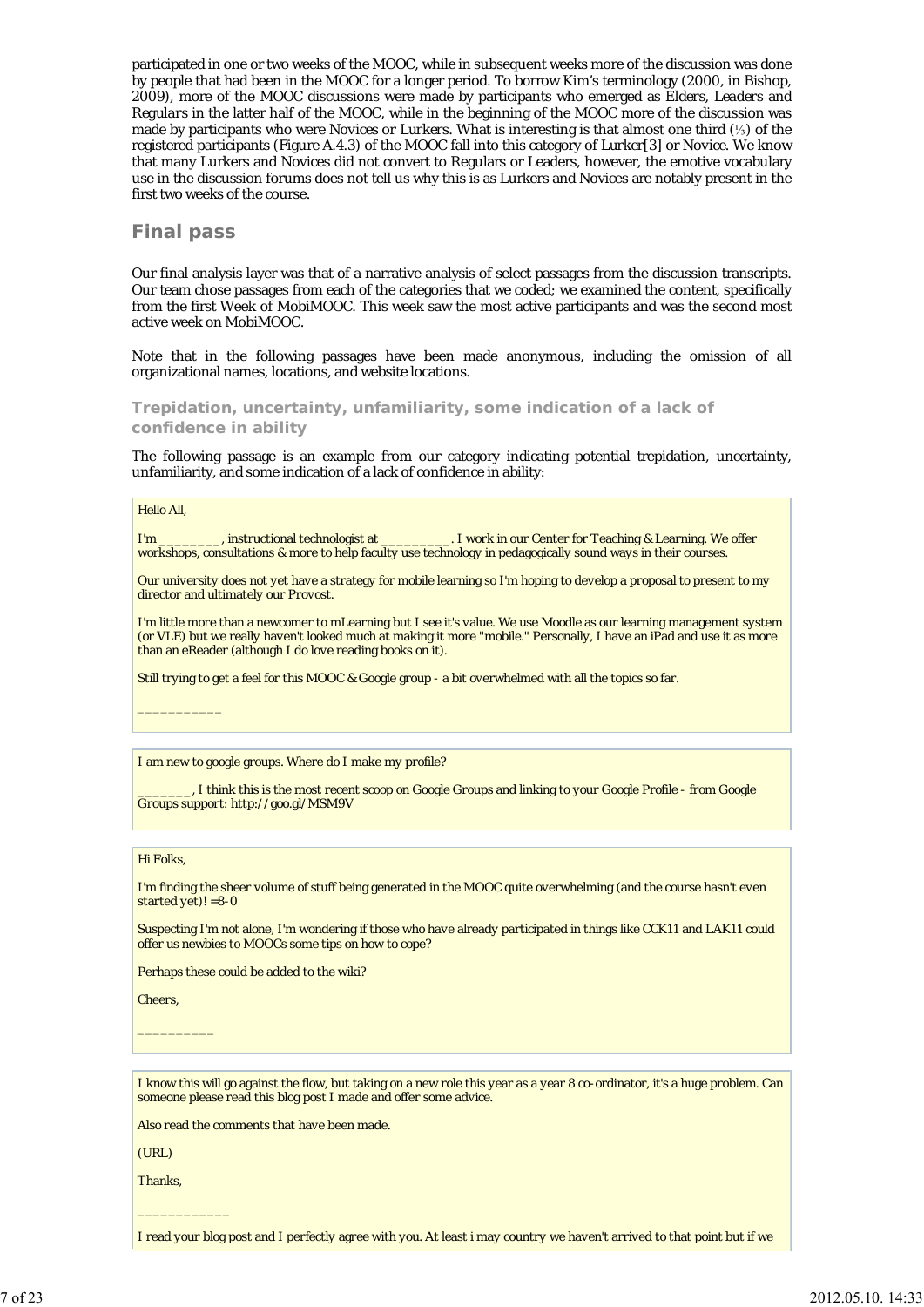give them mobile phones from a very early age we will be encouraging them to do what they are doing in your country.

Educating students and teachers in mobile etiquette is good but will they use it as they were taught or will they use it as they wish and want?

 $\overline{\phantom{a}}$  , where  $\overline{\phantom{a}}$  $H<sub>i</sub>$ 

 $\overline{\phantom{a}}$  , where  $\overline{\phantom{a}}$ 

\_\_\_\_\_\_\_\_\_\_\_\_\_\_\_\_

I'm not sure this counts as advice or help, but it sounds more like a problem with certain students and their parents rather than mobile devices per se I've heard of similar issues where parents have turned up at schools demanding audience with teachers or heads over similar issues they consider unfair. These people exist with or without the phone, its a social issue rather than a technological issue. In the same way as taking inappropriate pictures is, but that hasn't stopped you using the iPods.

It's interesting to consider the flip side to this too. How frustrating is it to be the victim of an abusive or incompetent teacher, when the authorities don't believe you. Have a look at this http://www.handheldlearning2009.com /proceedings/video/905-video/303-z... (the whole video is worth watching, but the relevant bit is 4:40 to 6:40) I blogged about that talk and the whole conference here (URL) - I think it has relevance to what's happening with the MOOC movement too.

I've posted on the site too, but I agree with \_\_\_\_\_\_\_\_. This is not about the device, it is about behaviour. One of the things I noted was that the teacher is the adult in the room. The teacehr can expect certain standards, including students putting phones on airplane mode, and putting them in full view on the desk. Anotehr point I raised was that people tend to get a bit hysterical about phones as if they are inherently bad. If students brought to school an objectionable magazine or photograph, would the school ban all magazines and photographs? Stepping back and seeing the situation for what it is. In the cases described in the blog, it seems to me kids are playing teacher against parent. A united and clear front is what is required, as well as rules of engagement. it is about behaviour not an object.

Some relevant posts about mobile phone use in US schools has started up over in the Kicking Off thread (URL)

(relevant posts will be time stamped just before this one)

 I signed up for this free MOOC (Massive Open Online Course) about mobile learning a few days ago, having seen a link during an #eltchat about the subject on Twitter on Wednesday evening. During the said chat, I felt like I was missing something - like I wasn't really part of the gang. I was ashamed of my own ignorance, so I decided to do something about it and registered for the course.

What on earth is a MOOC? This was my first question, so I turned to the oracle that is YouTube & found several videos including this one which gave me the answer:

Having established what a MOOC was, I now had to get to grips with what mlearning was. I lurked around the mobiMOOC wiki and the group discussion pages. I read all the information provided by the facilitators and the posts from course participants. And then came the revelation! I'm not as ignorant as I thought I was! Unfamiliar with the jargon certainly, but not totally clueless in reality.

You see, I already engage in mlearning every day. I just didn't know I was doing it! I use my mobile phone to talk, to send & receive messages, and to take photos which I sometimes use in class. I use my i-Pod Touch to access the internet via wi-fi, to manage my contacts and my diary, to keep notes, and to listen to podcasts and share them with my students. I use my laptop to do everything else, including to write my blog. All of these things, I now understand, are mlearning!

Forgive me for being a bit late to the party, but I'm here now and I won't be lurking behind the curtains any more! I'm starting to go through the course materials and following up on links provided by my fellow participants. I'm hugely encouraged by what I have seen so far and I'm really looking forward to being more actively involved over the next few weeks.

 $\_$ ciao!

Thanks for sharing your first thoughts. Looking at what you are doing, I am sure you will come up with an interesting mLearning project.

Nice. You are right, I think. We do a lot of the "learning" without thinking about how things have changed or giving a name to it.

I am "mobile learning" right now as I read your post on my phone and communicate with you on this blog.

Hi \_\_\_\_\_\_\_\_\_\_, learning has a broad meaning I see. Almost anything is learning. I like your books in the background picture of the blog.

Do you not allow pingback in your blog? That would make comments easier.

regards \_\_\_\_\_\_\_\_\_\_\_\_

Thanks for the comments - much appreciated!

\_\_\_\_\_\_\_\_\_, - you will have to enlighten me - I did say I wasn't au fait with much of the jargon!! So, what is 'pingback' and how do I get it? See, I'm learning all the time!!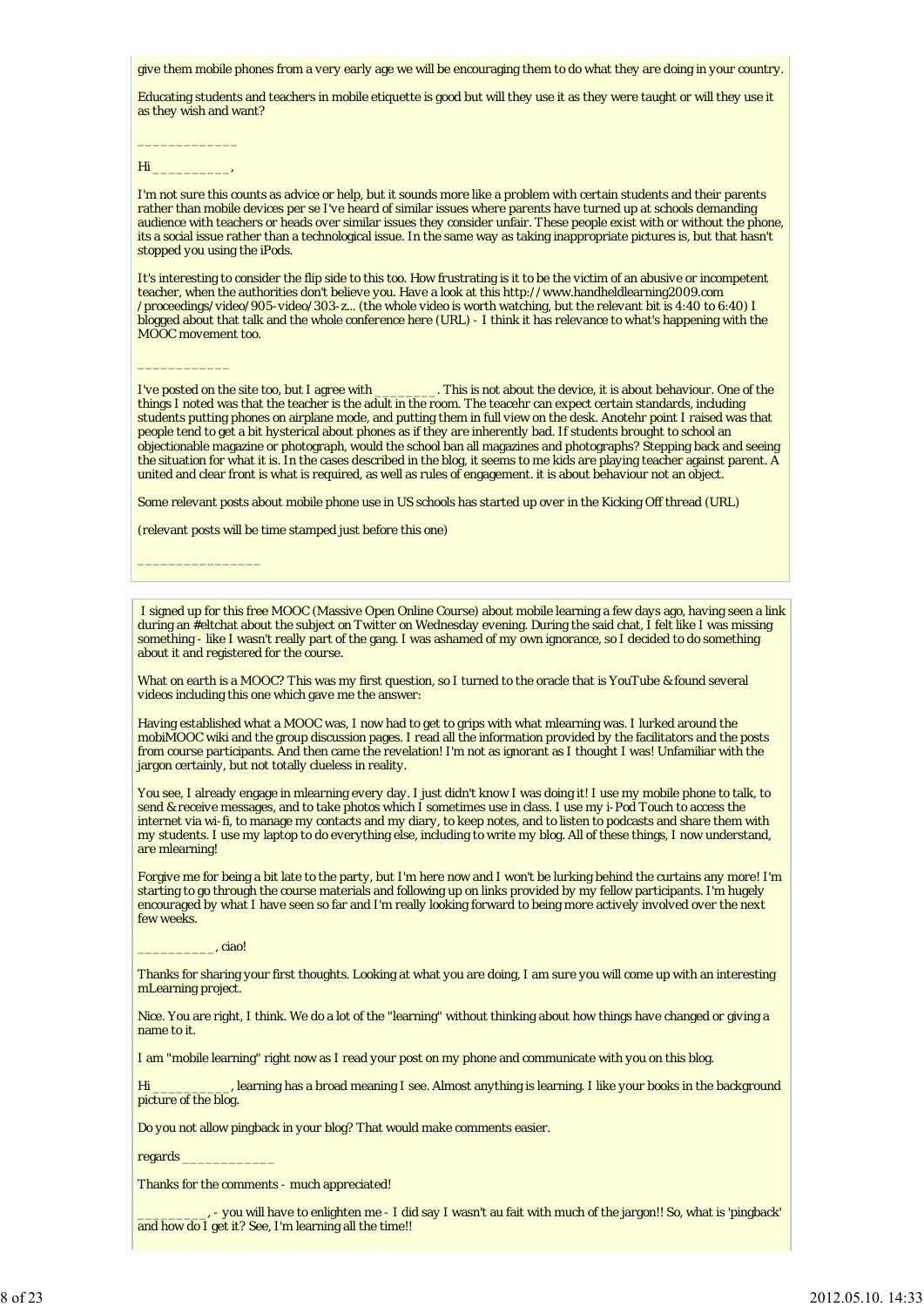Pingback is a little trick your weblog will do for you.

I do not know why your blog does not do the trick, maybe it is not activated?

On Pingback is an explanation on Wikipedia.

In Blogger in the dashboard you could choose preferences / backlinks and choose not hide. In that place you will see a information link on backlinks.

Thanks for this!!

In the exchanges, we see something all too common in online education and with MOOCs in particular: students are attempting to negotiate the technology that is a prerequisite for participating in online courses. They are attempting to filter, or create processes to deal with any sort of potential information overload that comes with being part of an online course, especially a massive online course like MobiMOOC. We believe that there was some trepidation on the part of these participants. However the expressed statements that these participants are not alone might mean that there is a possibility for participants to help out fellow participants both with the technology (as seen with one participant helping another with their Google Profile), and with the MOOC content itself.

**Professional expertise, experience, confidence, self-assuredness.**

The following are two examples passages from our coding indicating professional expertise, experience, confidence, self-assuredness.

In the following exchanges, we see that participants are showing their professional expertise by indicating where they work, what they are involved in, providing advice to fellow MobiMOOC participants, and sharing with others links to their social media profiles so that, presumably, other participants may follow them. This professed professional expertise projects a narrative of confidence.

Hi fellow mobiMOOC participants!

I'm based in \_\_\_\_\_\_\_\_, Scotland in the medical school at the University of \_\_\_\_\_\_\_\_ where I work in the eLearning Team. My particular interest is in how mlearning can best be used to support medical education and specifically in the undergraduate curriculum.

I have a blog, but have decided to set up a Posterous site to post my reflections on mobiMOOC together with any web clippings I find interesting relating to mlearning. I've just posted my thoughts on the first learning activity 'Mobile learning and me' and you can read it here (URL).

Looking forward to the next few weeks!

 $\mathcal{L}=\mathcal{L}$ 

Hi, I am \_\_\_\_\_\_\_\_, working at \_\_\_\_\_\_\_in Madrid, Spain. In the elearning field for 4 years. Some affirmations that can describe parts of myself:

- A journalist and a marketing girl before elearning showed up in my life

- Interested in mlearning cause I am currently leading a related project for the financial sector.

- Using my company own platform, known as \_\_\_\_\_\_\_\_, to develop it.

- Recently speeched about the subject at \_\_\_\_\_\_\_\_ 2011.

- Addicted to any kind of new technology that can make a change, meaning devices, social network and so.

I am expecting to be part of mobimooc with a very high level of participation, and be remembered "As an memorably active participant." let's see if I get my goal.

This is my first mooc course, first time I hear about the concept, and I already love it!

Looking forward to join the adventure.

#### $Hi$

Here in \_\_\_\_\_\_\_ we have an extremely high mobile penetration rate with over 100%. I worked on a project with fisherfolk and it started with the desire of one of the training institutes to deliver content to fisherfolk via podcast on a mobile phone.

The back ground research led to a survey to find out first if they used a mobile phone, what kind of phone and how they used the phone (talk, sms, check lottery numbers). We also asked if they used there phones for work and how, and if they would be willing to pay for service that helped their work. For these surveys it was done face to face (verbal/written) in the local communities. This method was chosen so technology and literacy did pose a barrier to gathering the information.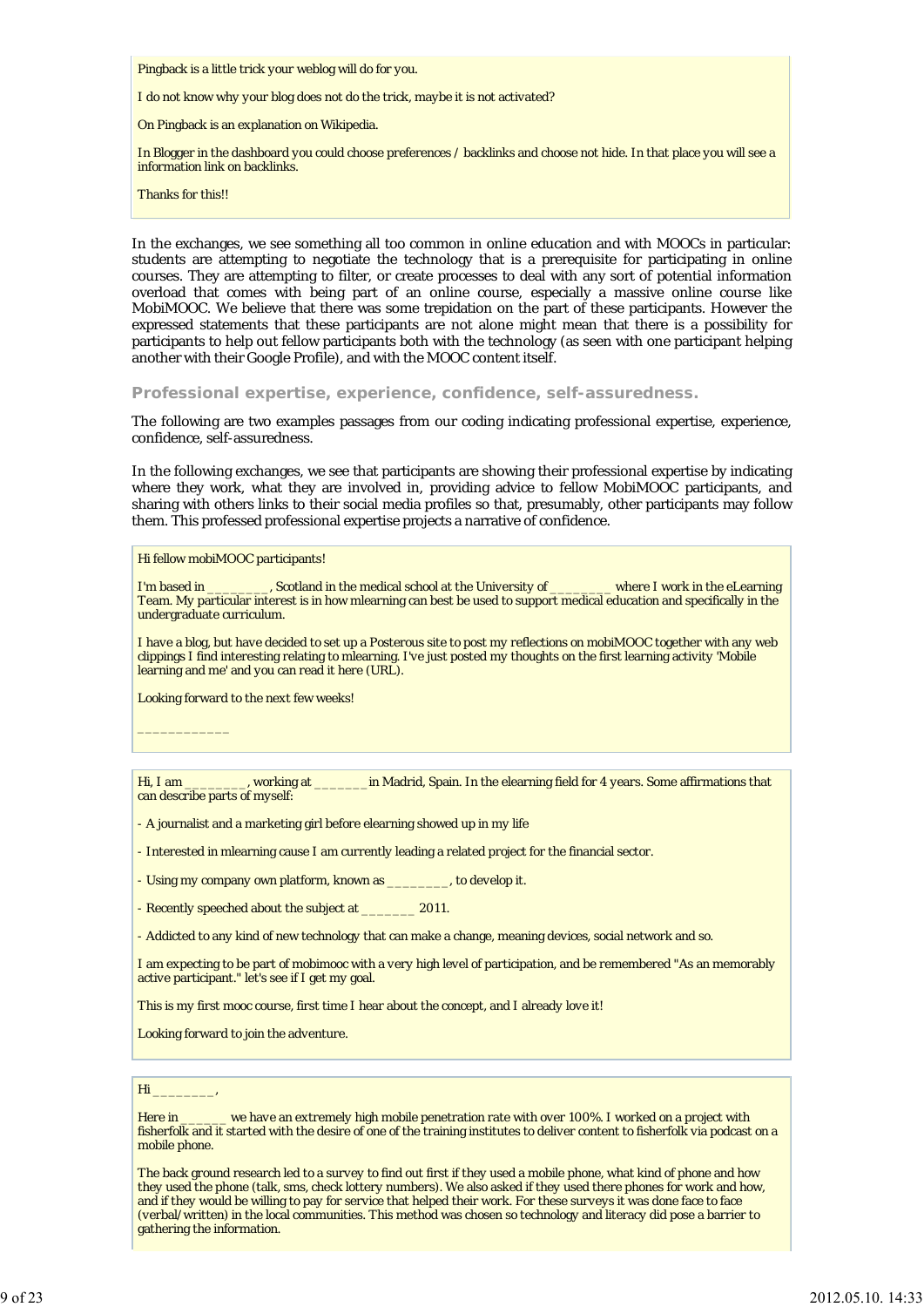It is crucial to understand your target audiences level of use, the technology available, the environment it will be used in and also to understand their needs and wants because whatever you develop must be relevant or meet a need or else they will not use it. Once this information was gathered a possible project could then have been developed. The involvement of the community or target group through the project process from development to implementation is crucial to its success.

My best advice to you is to spend time with the group you are working with, observe how they use their phones in their work, ask questions so you fully understand how they use their phones. Find out what language they use to talk about their phones. Get their thoughts on your project ideas, if you find someone in the community who is interested in your ideas use them as a sounding board for ideas, survey questions, how to deliver the survey etc...

These are my thoughts and experiences on how to assess a target audience.

**Possible professional mismatch between course objectives and participant expectations**

Finally, these two example passages from our category indicating possible professional mismatch between course objectives and participant expectations are revealing.

In the following set of introductions, we observe some potential mismatch between the participants, what they wrote about themselves and the topics of MobiMOOC, which were posted on the MobiMOOC Wiki. It is possible these participants connected with others who shared the same goals, but perhaps MobiMOOC may not have been the venue for them. These participants do in fact fall into the 1-2 Week participation group.

#### Hi all,

 $\overline{\phantom{a}}$  , where  $\overline{\phantom{a}}$ 

my name is \_\_\_\_\_\_\_\_\_\_ and I manage the Learning Laboratories at the Centre for Learning Sciences and Technologies at the \_\_\_\_\_\_\_\_\_. I am looking at m-learning topics since some years with a focus on context-aware systems, mobile field trip support, and situated learning and information access.

Main topics in the field of m-learning we are currently exploring are:

 - Ubiquitous access to information: so how can we support users to access information not only on the PC, the mobile device but synchronized with cloud storage support.

 - Learning experiences in context: how can we use sensors and context information to enhance learning experiences and information filtering and mobile learning services in context, to get more efficient, and effective learning.

 - Orchestration of learning experiences, how can we arrange and create physical spaces linking real world and digital information to support learning in overarching scripts.

Me and a group of colleagues maintain a mobile learning blog at: (URL) Current topics I am personally interested in are also eBook content and iPad in the classroom and we have some pilot projects with schools in Heerlen and using mobiles with adults in city excursion.

#### Hi all,

This is my first MOOC, so I'm still feeling my way around! I work as a content publishing manager at \_\_\_\_\_\_\_\_ (my team creates technical documentation). I'm interested in how mobile devices should fit into that space. I posted the tools I most often use on my mobile and some links to interesting videos I found on my blog, here: (URL)

#### Cheers,

 $\mathcal{L}=\mathcal{L}^{\mathcal{L}}$  , where  $\mathcal{L}^{\mathcal{L}}$ 

### Hi,

Ways I am connecting with the MOBImooc at this point are:

This email group and the course WIKI

Twitter: \_\_\_\_\_\_\_\_\_\_\_following list for #mobimooc

Blog: (URL)

Looking forward to good conversations and info!

I'm a senior analyst at the research firm \_\_\_\_\_\_\_\_\_\_\_\_\_\_\_. I cover the L&D space including mobile learning. I'm preparing for a session at this year's mLearnCon on the readiness of organization's technology infrastructure for mLearning.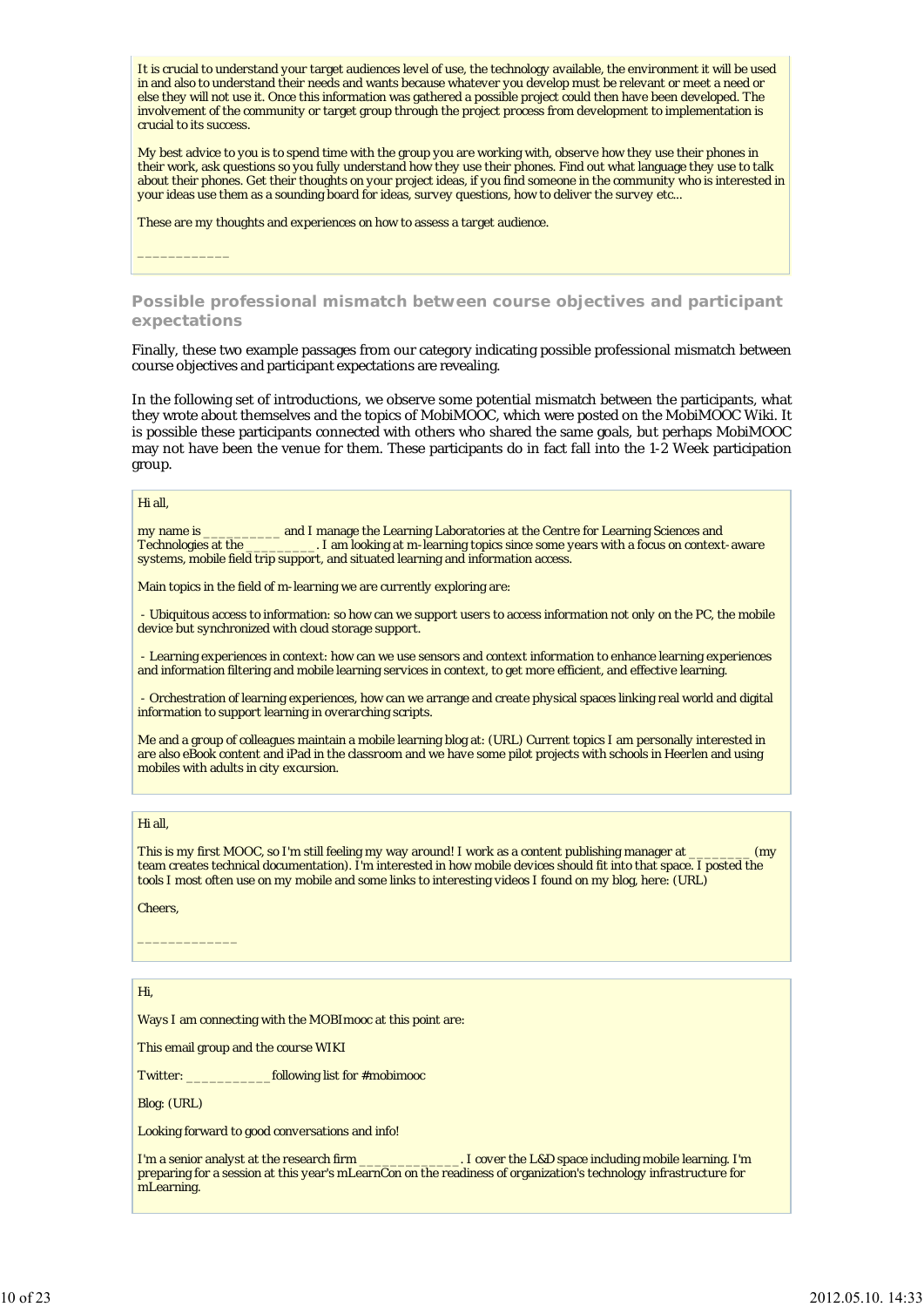## **Caveats for this study**

While conducting this study our team was surprised not to find any significant indicators of participation in the emotive vocabulary of participants. In hindsight, perhaps this was to be expected due to the open nature of a MOOC. Some see MOOCs as being a venue with an open-door policy as participants can come and go as they please. The low barrier to entry and departure of MOOCs may signal to participants a lack of requirement to justify their departure from the MOOC; since participants do not have to stay for the full duration of the course, any perceived or factual negativity (expressed through the use of negative emotive vocabulary) may not be recorded because participants simply leave without indicating, one way or another, why they left.

An important consideration for this study is the distinction between lurkers and dropouts. In MobiMOOC, 48 % of the participants did not post on Google Groups while the MOOC was in-session. These individuals may be lurkers and active in their own ways (reading and following along) that are not visible to other participants and researchers or they may have dropped out. Additionally, we see that about 9 % of registered users participated in the pre- and post-MOOC periods, but not during the MOOC. Emotive vocabulary use did not seem to indicate why these registered users did not participate during the MOOC.

Finally, about 24 % of registered participants participated in one or two weeks of the course[4], but again emotive language use alone does not describe why these participants participated in ⅓ or less of the course and not in the remaining ⅔ of the MOOC. We know that these participants wrote something during those weeks, but we do not know if they dropped out or lurked. Some examples of 1-2 week participant patterns are participation in Week 1 and Week 6; Participation in Week 1 and 2; and Participation in Week 2 and 6. As researchers we do not know if they were following along in the weeks they were not active, or if they decided to "*jump out*" in those weeks and *"dip in*" in the weeks that they participated. We also do not know if they were dissatisfied and decided to drop out without exhibiting any of the emotive language that we were searching for.

## **Further Research**

As mentioned at the beginning of the paper, the official Google Group was but one of the locations that participants in MobiMOOC could use to discuss items relating to their participation in MobiMOOC. The Google Group did act as a central hub for all MobiMOOC discussions, but there were other venues available to participants as well. Other venues included a participant created Facebook group, Twitter discussions and posts using the #mobimooc hashtag, and the official MobiMOOC wiki where participants could contribute to the creation of an open resource around the topic of mLearning.

It would be interesting to compare our results from this Google Group discussion analysis with an analysis of Facebook group messages and Twitter posts with the #mobimooc hashtag in order to compare both participation patterns, type of content shared and discussed, and emotive vocabulary use. In addition to emotive vocabulary, social vocabulary use might be interesting to examine in MobiMOOC discussions, based on Henri's framework (1992). This framework consisted of participative, social, interactive and metacognitive dimensions that look at active participation as part of the learning process, and how the active participation and learning might influence lurkers to join in the discussion and learning.

Another model to consider is the Rourke, Anderson, Garrison, & Archer (1999) social presence model which examines social interaction between participants. Looking at overt social interaction between participants, and social cues might be a better indicator of future participation. Perhaps in order to get more engagement from lurkers, future MOOCs may employ a more traditional starter-wrapper-moderator discussion architecture (Hara, Bonk, Angeli, 1998) which in turn might get MOOC lurkers participants to engage a bit more and perhaps aid in separating the lurkers from the dropouts or no-shows.

Following an internal MobiMOOC research team discussion, it became clear that the ethical considerations of analysing participant's online data from social media and other sources is not yet well defined. The new, open and public nature of learning, and the long-term visibility of submitted and shared content, bring analysis of this data into an ethical grey area for research. Further investigation into this matter is also needed.

## **Conclusion**

We started this research project with the aim of analysing the discussion forum logs of MobiMOOC, a Massive Online Open Course that lasted six weeks in the spring of 2011. Our goal was to determine if the emotive language that participants used in the discussion forums served as predictors of participation in future discussion topics in the MOOC. Our research did not indicate any correlation between the use of emotive language and increases or decreases of participation in the course. One reason might be that, unlike face-to-face environments where linguistic and paralinguistic behaviour might signal such changes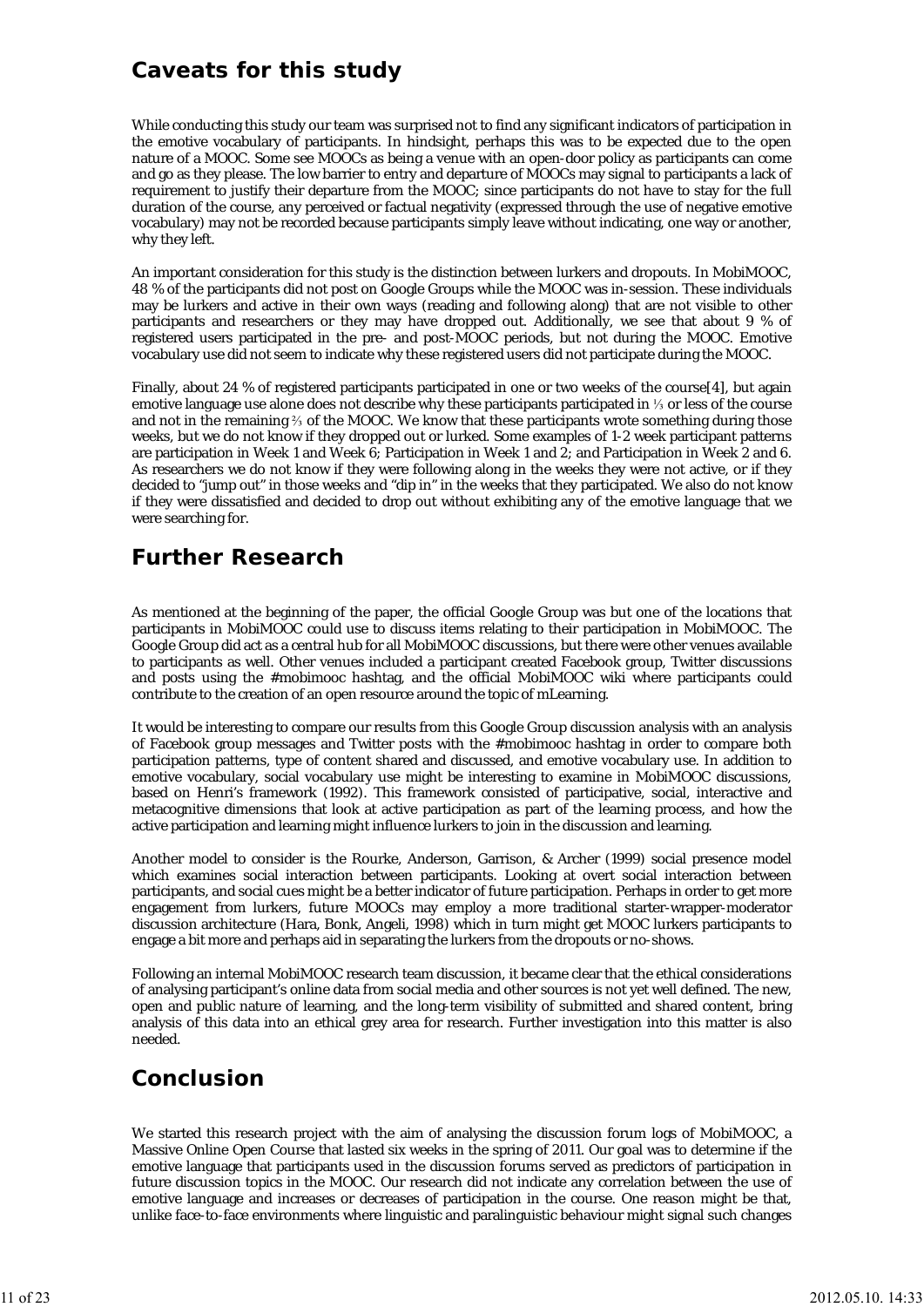in participation, in an online environment paralanguage is not visible. It may also be that these participants are dropping out of the course without saying anything. MOOC participants have mentioned ideas for how MOOC designs might better track lurkers and non-lurkers and offered ideas for MOOC designers to better gauge the level of increased or decreased participation at a more granular level (Koutropoulos, 2011).

As the MOOC progressed in Weeks 5 and 6, the discussions seemed to become more intimate given that participant's first names surfaced with much greater frequency. Also interesting is that the post-perparticipant ratio increases over the duration of the MOOC (Figure A.3.4), after an initial dip (Week 3) when perhaps the novelty of the MOOC had worn off. Presumably in this period, participants who had decided to participate in the MOOC remained, and those who decided to not participate or lurk dropped off. Lastly, it is interesting to note that the discussion in the first half of the MOOC was mostly dominated by individuals who participated in only the first two weeks of the MOOC, while in the second half of the MOOC (post dip) the forum was dominated by individuals who had participated in more than three weeks of the course.

MOOCs suggest possibilities for research in many areas, including research in the areas of learner motivation, engagement, social presence and instructor presence. There are, however, areas in which MOOCs need to evolve in order to better facilitate the capturing and analysing of data relevant to their structure. Some of these categories of data include: determining who is merely 'window shopping' in the initial periods of a MOOC, who is a lurker, who is an active participant, and when and why participants drop out (completely). Some Learning Management Systems (LMS) do have existing capacity for such learner and learning analytics. MOOCs have been carried out using a variety of tools and so may or may not use an established LMS. Therefore, access to that rich data is not always available. In order to better understand the learners and MOOC participation, such data may need to be available for analysis and systems that facilitate this collection may need to be built.

## **References**

- 1. Abas, Z.W. (2009). Towards a More Effective Engagement of Learners and Tutors in Online Discussion Forums. In *AAOU Journal, 4(1)*, (pp. 60-67). Retrieved December 3, 2011 from http://lppm.ut.ac.id/htmpublikasi/zoraini.pdf
- 2. Alavi, S.; Ahuja, V.; Medury, Y. (2010). Building Participation, Reciprocity and Trust: Netnography of an Online Community of APPLE using Regression Analysis for Prediction. In *Apeejay Business Review, 11(1-2)*, (pp. 69-81). Retrieved December 3, 2011 from http://www.apeejay.edu /asm/doc/ABR December 2010.pdf
- 3. Amadieu, F.; Tricote, A.; Marine, C. (2009). Prior knowledge in learning from a non-linear electronic document: Disorientation and coherence of the reading sequences. In *Computers in Human Behavior, 25(2)*, (pp. 381-388). http://dx.doi.org/10.1016/j.chb.2008.12.017
- Andresen, M.A. (2009). Asynchronous discussion forums: success factors, outcomes, assessments, 4. and limitations. In *Educational Technology & Society, 12(1)*, (pp. 249–257). Retrieved December 3, 2011 from http://www.ifets.info/journals/12\_1/19.pdf
- 5. Association of Internet Researchers (2002). *Ethics Guide*. Retrieved on October 21, 2011 from: http://aoir.org/documents/ethics-guide/
- Bajali, M.S. and Chakrabarti, D. (2010). Student Interactions in Online Discussion Forum: 6. Empirical Research from 'Media Richness Theory' Perspective. In *Journal of Interactive Online Learning, 9(1)*, Retrieved December 3, 2011 from http://www.ncolr.org/jiol/issues/pdf/9.1.1.pdf
- 7. Beer, C.; Clark, K.; Jones, D. (2010). *Indicators of Engagement*. Proceedings ascilite Sydney 2010. Retrieved on December 3, 2011 from http://cms.ascilite.org.au/conferences/sydney10/procs/Beerfull.pdf
- Bishop, J. (2009). Enhancing the understanding of genres of web-based communities: the role of 8. the ecological cognition framework. In *International Journal of Web Based Communities. 5(1)*, (pp. 4-17).
- Brownlee, J.M.; Walker, S.; Lennox, S.P.; Exley, B.E.; Pearce, S.M. (2009). The first year university 9. experience: using personal epistemology to understand effective learning and teaching in higher education. In *Higher Education, 58(5)*, (pp. 599-618). doi: 10.1007/s10734-009-9212-2
- 10. Bullen, M. and O'Brien, P. (1997, June). *Participation and Critical Thinking in Computer Conferencing: A Case Study.* Paper presented to the eighteenth conference of the International Council for Distance Education, State College, PA.
- Caspi, A.; Kajut, E.; Sapora, K.; Beyth-Marom, R. (2006) The influence of personality on social 11. participation in learning environments. In *Learning and Individual Differences, 16(2)*, (pp. 129-144). doi:10.1016/j.lindif.2005.07.003
- Chen, G. and Chiu, M.M. (2008). Online discussion processes: Effects of earlier messages' 12. evaluations, knowledge content, social cues and personal information on later messages. In *Computers & Education, 50*, (pp. 678–692). doi:10.1016/j.compedu.2006.07.007
- Clandin, D.J. (2006). Native Inquiry: A Methodology for studying lived experiences. In *Research* 13. *Studies in Music Education, 27*, (pp. 44-54). doi: 10.1177/1321103X060270010301
- Clark, M.C. (2010). Narrative Learning: Its Contours and Its Possibilities. In *New Directions for* 14. *Adult and Continuing Education, 126(summer),* (pp. 3-11). doi: 10.1002/ace.367
- 15. Coldwell, J.; Craig, A.; Paterson, T. and Mustard, J. (2008). Online Students: Relationships between Participation, Demographics and Academic Performance. In *The Electronic Journal of e-Learning, 6(1)*, (pp. 19-30). available online at http://www.ejel.org/volume6/issue1
- 16. Dawson, S. (2008). A study of the relationship between student social networks and sense of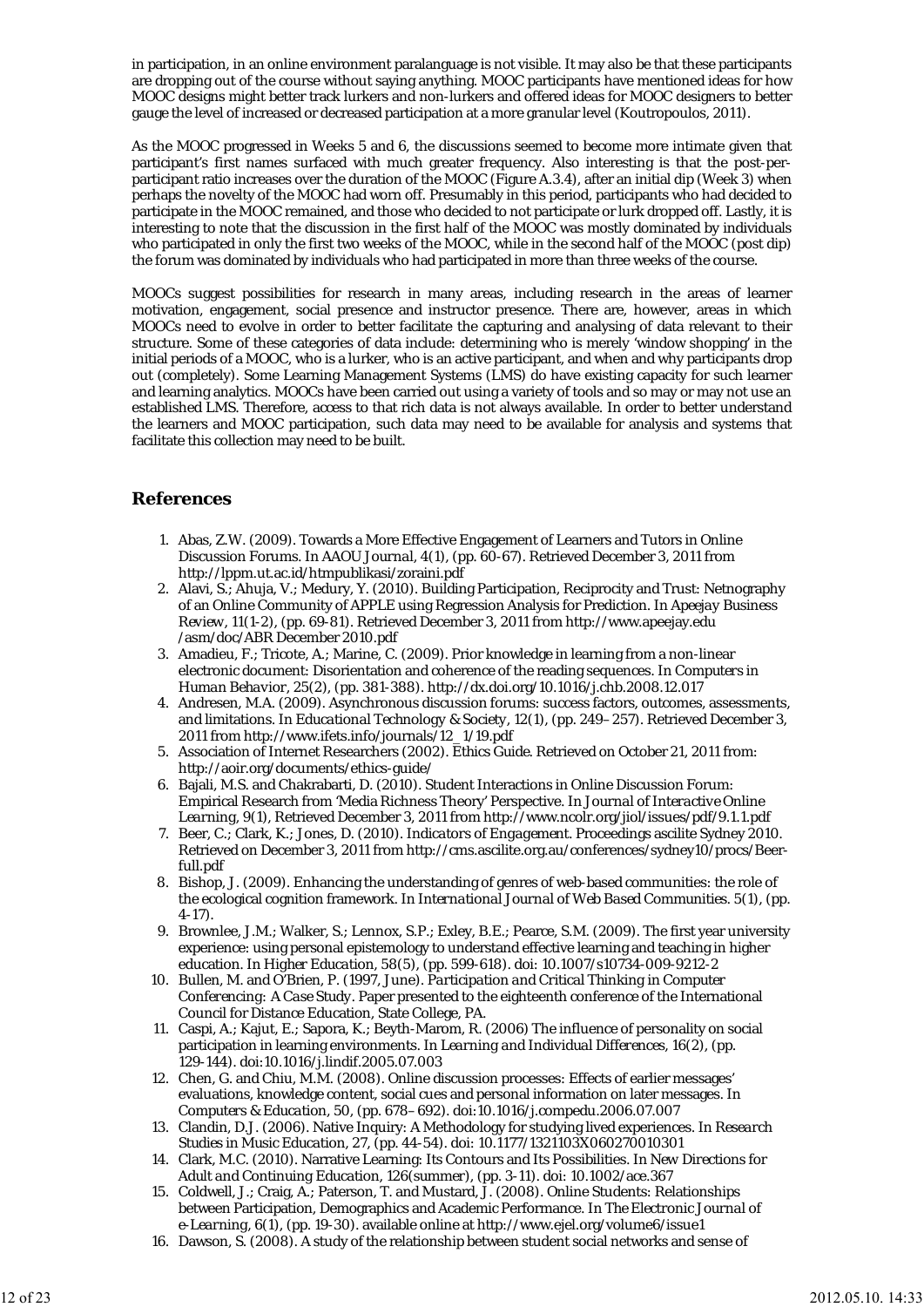community. In *Educational Technology & Society, 11(3)*, (pp. 224–238).

- 17. de Waard, I.; Koutropoulos, A.; Özdamar Keskin, N.; Abajian, S.C.; Hogue, R.; Rodriguez, C.O.; Gallagher, M.S. (2011a). *Exploring the MOOC format as a pedagogical approach for mLearning.* Proceedings from mLearn 2011, Beijing, China.
- 18. de Waard, I.; Abajian, S.; Gallagher, M.; Hogue, R.; Özdamar Keskin, N.; Koutropoulos, A. and Rodriguez, O. (2011b). Using mLearning and MOOCs to understand chaos, emergence, and complexity in education. In *The International Review of Research in Open and Distance Learning, 12(7)*, (pp. 94-115). Retrieved from http://www.irrodl.org/index.php/irrodl/article/view/1046/2026
- De Wever, B.; Schellens, T.; Valcke, M. and Van Keer, H. (2006). Content analysis schemes to 19. analyze transcripts of online asynchronous discussions in groups: A review. In *Computers and Education, 46*, (pp. 6-28).
- 20. De Wever, B.; Van Keer, H.; Schellens, T. and Valcke, M. (2010). Roles as structuring tool in online discussion groups: The differential impact of different roles on social knowledge constructions. In *Computers in Human Behavior, 26(4)*, (pp. 516-523). doi: 10.1016/j.chb.2009.08.008
- 21. Dholakia, N. and Zwick, D. (2003). Mobile Technologies and Boundaryless Spaces. Slavish *Lifestyles, Seductive Meanderings, or Creative Empowerment?* Home Oriented Informatics and Telematics Conference Proceedings
- 22. Dolan, S. (2008). Forming communities of learners online: The culture and presence of asynchronous discussion groups. In *He Kupu, 1(5)*, Retrieved December 3, 2011 from http://www.hekupu.ac.nz/Journal files/Issue5 December 2008/Forming communities of learners online The culture and presence of asynchronous discussion groups.pdf
- 23. Dyer, J.; Costello, L.; Martin, P. (2010). Social Support Online: Benefits and Barriers to Participation in an Internet Support Group for Heart Patients. In *The Australian Community Psychologist, 22(1)*, (pp. 48-63). Retrieved December 3, 2001 from http://groups.psychology.org.au/Assets/Files/ACP-1-2010.pdf#page=48
- Ellis, T.J.; Hafner, W. (2008). Building a Framework to Support Project-Based Collaborative 24. Learning Experiences in an Asynchronous Learning Network. In *Interdisciplinary Journal of E-Learning and Learning Objects, 4,* (pp. 167-190). Retrieved December 3, 2011 from http://ijello.org/Volume4/IJELLOv4p167-190Ellis454.pdf
- Fisher, C. (2010). *Discussion, Participation and Feedback in Online Courses.* In ISECON 25. Proceedings 27(1382). Retrieved December 3, 201 from http://proc.isecon.org/2010/pdf/1382.pdf
- 26. Fun, Y.-H.; Li, C.-H.; Cheung, W.K. (2007). *Online Discussion Participation Prediction Using Non-Negative Matrix Factorization.* In 2007 IEEE/WIC/ACM International Conferences on Web Intelligence and Intelligent Agent Technology – Workshops. doi: 10.1109/WI-IATW.2007.116
- 27. Feinberg, J. (2011). *Wordle (build 1356)* [software]. Available at http://www.wordle.net
- 28. Friesen, N. (2008). Chronicles of Change: The narrative turn and e-learning research. In *E-Learning, 5(3)*, (pp. 297-309). doi: 10.2304/elea.2008.5.3.297
- 29. Grandzol, C.J. and Grandzol, J.R. (2010). Interaction in Online Courses: More is NOT Always Better. In *Online Journal of Distance Learning Administration, 13(2)*, Retrieved December 3, 2011 from http://distance.westga.edu/~distance/ojdla/summer132/Grandzol\_Grandzol132.html
- 30. Guan, J.; Tregonning, S.; Keenan, L. (2008). Social Interaction and Participation: Formative Evaluation of Online CME Modules. In *Journal of Continuing Education in the Health Professions, 28(3)*, (pp. 172–179).
- Guiller, J. and Durndell, A. (2007). Students' linguistic behaviour in online discussion groups: Does 31. gender matter? *Computers in Human Behavior, 23*, (pp. 2240–2255). doi: 10.1016/j.chb.2006.03.004
- Gumperz, J.J. (1982). *Discourse strategies.* (Studies in International Sociolinguistics 1.) Cambridge: 32. Cambridge University Press.
- 33. Gunawardena, C.N.; Carabajal, K.; Lowe, C.A. (2001). *Critical analysis of models and methods used to evaluate online learning networks.* Roundtable discussion at the 2001 Annual Meeting of the American Educational Research Association, Seattle, Washington.
- 34. Hara, N.; Bonk, C.J.; Angeli, C. (1998). *Content Analysis of Online Discussion in an Applied Educational Psychology.* CRLT Technical Report No. 2-98. Indiana University.
- 35. Henri, F. (1992). Computer conferencing and content analysis. In A. R. Kaye (Eds.), *Collaborative learning through computer conferencing: The Najaden papers*, (pp. 115-136). New York: Springer.
- 36. Hine, C. (2000). *Virtual ethnography.* London, SAGE.
- 37. Hrastinski, S. (2008). A theory of online learning as online participation. In Computers and Education, 52(1), (pp. 78-82). doi:10.1016/j.compedu.2008.06.009
- 38. Huang, E.Y.; Lin S.W.; Huang, T.K. (2012). What type of learning style leads to online participation in the mixed-mode e-learning environment? A study of software usage instruction. In *Computers & Education, 58(1)*, (pp. 338–349). doi:10.1016/j.compedu.2011.08.00
- 39. Hung, J.-L. and Zhang, K. (2008). Revealing Online Learning Behaviors and Activity Patterns and Making Predictions with Data Mining Techniques in Online Teaching. In *Journal of Online Teaching and Learning, 4(4),* Retrieved December 3, 2011 from http://jolt.merlot.org/vol4no4 /hung\_1208.htm
- Hwang, A. and Arbaugh, J.B. (2009). Seeking feedback in blended learning: competitive versus 40. cooperative student attitudes and their links to learning outcome. In *Journal of Computer Assisted Learning, 25(3),* (pp. 280-293). doi: 10.1111/j.1365-2729.2009.00311.x
- 41. Ingirige, B. and Goulding, J. (2009). Maximising Social Interactions and Effectiveness within. In *Journal for Education in the Built Environment, 4(1)*, (pp. 75-99). Retrieved December 3, 2011 from http://usir.salford.ac.uk/2225/1/BingunathIngirige4(1)-JEBE.pdf
- 42. Johnson, S.L. (2008). *Impact of Leadership on continued participation in online groups* (Doctoral Dissertation). Retrieved December 3, 2011 from http://drum.lib.umd.edu/bitstream/1903/8830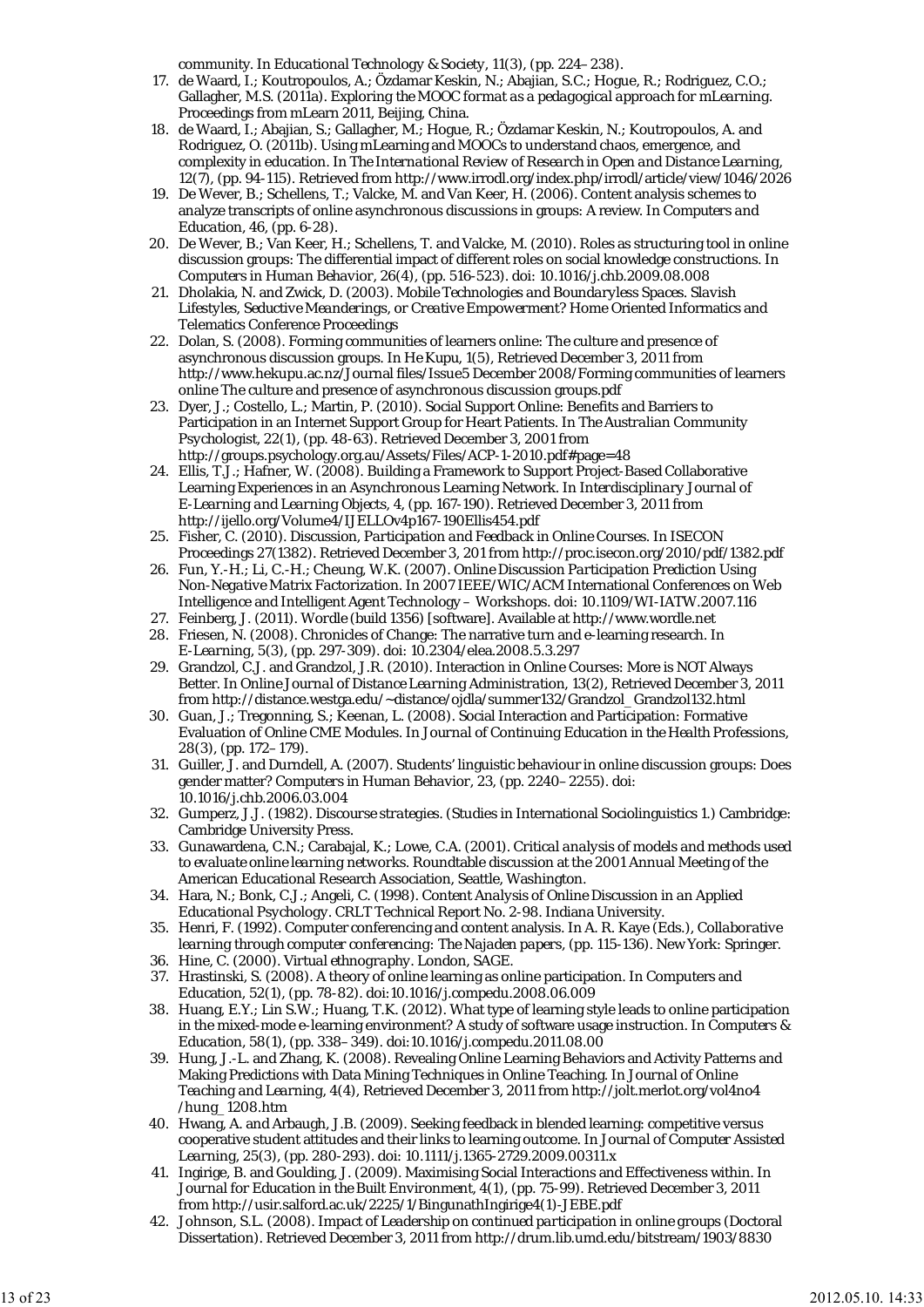/1/umi-umd-5858.pdf

- 43. Johnson, S.L. (2010). Should I Stay or Should I Go? Continued Participation Intentions in Online Communities. In Leslie A. Toombs (Ed.), *Proceedings of the Seventieth Annual Meeting of the Academy of Management* (CD), ISSN 1543-8643.
- 44. Joon Lee, S.; Srinivasan, S.; Trail, T.; Lewis, D.; Lopez, S. (2011). Examining the relationship among student perception of support, course satisfaction, and learning outcomes in online learning, In *The Internet and Higher Education, 14(3)*, (pp. 158-163). doi:10.1016/j.iheduc.2011.04.001
- 45. Jung, I.; Choi, S.; Lim, C.; Leem, J. (2002). Effects of Different Types of Interaction on Learning Achievement, Satisfaction and Participation in Web-Base Instruction. In *Innovations in Education and Teaching International, 39(2),* (pp. 153-162). doi: 10.1080/14703290252934603
- 46. Kim, Y.; Hamilton, E.R.; Zheng, J. and Baylor, A.L. (2006). *Scaffolding learner motivation through a virtual peer.* The 7th International Conference of the Learning Sciences (ICLS): Bloomington, IN. June 27- July 1, 2006.
- 47. Kim, J.H.Y. and Bonk, C. (2010). Instructional Immediacy in Online Faculty Experiences. In *International Journal of Instructional Technology and Distance Learning, 7(8)*, (pp. 31-44). Retrieved December 3, 2011 from http://itdl.org/Journal/Aug\_10/Aug\_10.pdf
- 48. Kop, R. (2011). The Challenges to Connectivist Learning on Open Online Networks: Learning Experiences during a Massive Open Online Course. In *International Review of Research in Open and Distance Learning, 12(3)*.
- 49. Koutropoulos, A. (2011). MOOC Participation open door policy and analytics. Multilitteratus Incognitus. Retrieved January 1, 2012 from: http://idstuff.blogspot.com/2011/10/moocparticipation-open-door-policy-and.html
- 50. Kucuk, M. (2009). Teacher Immediacy Behaviors and Participation in Computer Mediated Communication. In *Turkish Online Journal of Distance Education, 10(2)*, (pp. 225-235). Retrieved December 3, 2011 from http://tojde.anadolu.edu.tr/tojde34/articles/article\_13.htm
- 51. Lewis, D.M. (2005). Arguing in English and French asynchronous online discussion. In *Journal of Pragmatics, 37,* (pp. 1801-1818). doi:10.1016/j.pragma.2005.02.014
- Lin, S.Y. and Overbaugh, R.C. (2009). Computer-mediated discussion, self-efficiency and gender. 52. In *British Journal of Educational Technology, 40(6)*, (pp. 999-1013). doi:10.1111/j.1467-8535.2008.00889.x
- Lu, X.; Phang, C.W.; Yu, J. (2011). Encouraging Participation in Virtual Communities through 53. Usability and Sociability Development: An Empirical Investigation. In *The DATA BASE for Advances in Information Systems, 42(3)*, (pp. 96-114).
- 54. Michinov, N.; Brunot, S.; Le Bohec, O.; Juhel, J.; Delaval, M. (2011). Procrastination, participation, and performance in online learning environments. In *Computers & Education, 56(1)*, (pp. 243-252). doi:10.1016/j.compedu.2010.07.025
- Marshall, C. and Rossman, G.B. (1999). *Designing Qualitative Research* (3rd Ed.). Sage 55. Publications.
- 56. Mishler, E. (1986). *Research Interviewing: Context and Narrative.* Cambridge, MA: Harvard University Press.
- 57. Montero, B.; Watts, F.; Garcia-Carbonell, A. (2007). Discussion forum interactions: Text and context. In *System, 35(4)*, (pp. 566-582). doi:10.1016/j.system.2007.04.002
- Ng, R. (2011). *Engaging the Open Distance Learners: a strategy to increase retention and improve* 58. *graduation rates.* Retrieved December 3, 2011 from http://eprints.oum.edu.my/644/1 /engaging\_richard.pdf
- 59. Nguyen, D. and Rose, C.P. (2011). *Language use as a reflection of socialization in online communities.* Proceedings of the Workshop on Language in Social Media (LSM 2011), 76–85. Retrieved December 3, 2011 from http://aclweb.org/anthology-new/W/W11/W11-0710.pdf
- 60. Pennebaker, J.W.; Booth, R.J.; Francis, M.E. (2007). *Linguistic Inquiry and Word Count* [Software]. Retrieved October 20, 2011 from http://www.liwc.net
- 61. Pfeil, U. and Zaphiris, P. (2010). Applying qualitative content analysis to study online support communities. In *Universal Access in the Information Society, 9(1)*, (pp. 1-16). doi: 10.1007/s10209-009-0154-3
- 62. Picciano, A.G. (2002). Beyond Student Perceptions: issues of interaction, presence, and performance in an online course. In *Journal of Asynchronous Learning Networks, 6(1)*, (pp. 21-40). Retrieved December 3, 2011 from http://faculty.weber.edu/eamsel/research groups/on-line learning/picciano (2002).pdf
- 63. Ramos, C. and Yudko, E., (2008) "Hits" (not "Discussion Posts") predict student success in online courses: A double cross-validation study. In *Computers & Education, 50(4),* (pp. 1174-1182). doi:10.1016/j.compedu.2006.11.003
- 64. Reeder, K.; MacFadyen, L.P.; Roche, J.; Chase, M. (2004). Negotiating cultures in cyberspace: Participation Patterns and Problematics. In *Language Learning & Technology, 8(2),* (pp. 88-105).
- Robson, C. (2002). *Real World Research: A Resource for Social Scientists and Practitioner-*65. *Researchers.* Oxford: Blackwell.
- 66. Rourke, L.; Anderson, T.; Garrison, D.R. and Archer, W. (1999). Assessing social presence in asynchronous text-based computer conferencing. In *Journal of Distance Education, 14*, (pp. 51-70). http://cade.athabascau.ca/vol14.2/rourke\_et\_al.html (Retrieved August 15, 2004).
- 67. Sahu, C. (2008). *An evaluation of selected pedagogical attributes of online discussion boards.* Proceedings ascilite Melbourne 2008. 861-865. Retrieved December 3, 2011 from http://cms.ascilite.org.au/conferences/melbourne08/procs/sahu.pdf
- Schimke, D.; Stoeger, H.; Ziegler, A. (2009). *The Influence of Participation and Activity Level in an Online Community on Academic Elective Intents for STEM.* Proceedings of the 5th European 68.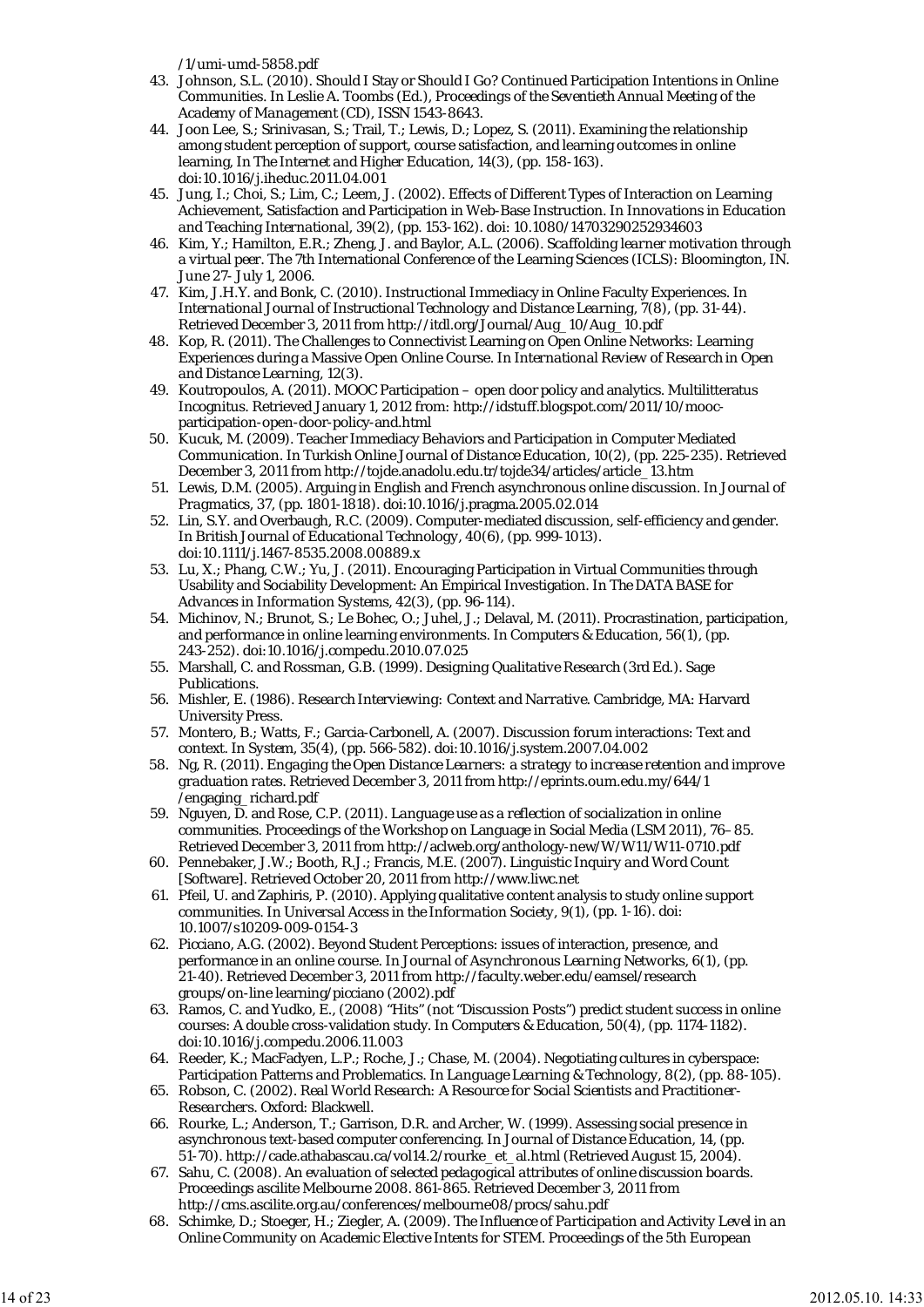Symposium on Gender & ICT. Retrieved on December 3, 2011 from http://www.informatik.unibremen.de/soteg/gict2009/proceedings/GICT2009\_Schimke.pdf

- 69. Scollins-Mantha, B. (2008). Cultivating Social Presence in the Online Learning Classroom: A Literature Review with Recommendations for Practice. In *International Journal of Instructional Technology and Distance Learning, 5(3)*. Retrieved on December 3, 2011 from http://itdl.org /Journal/Mar\_08/article02.htm
- 70. Smith, H. (2008). Assessing student contributions to online discussion boards. In *Practical Research in Higher Education, 2(1),* (pp. 22-28).
- 71. So, H.J. (2009). When groups decide to use asynchronous online discussions: collaborative learning and social presence under a voluntary participation structure. In *Journal of Computer Assisted Learning, 25(2)*, (pp. 143-160). doi: 10.1111/j.1365-2729.2008.00293.x
- Tan, V.M. (2008). *Examining the Posters and Lurkers: Shyness, Sociability, and Community-*72. *related Attributes as Predictors of SNS Participation Online Status.* (Master's Thesis) Retrieved December 3, 2011 from http://www.com.cuhk.edu.hk/courses/pgp\_nm/projects/2011/Vick Minqi TAM.pdf
- 73. Thomas, M.J.W. (2002). Learning within incoherent structures: the space of online discussion forums. In *Journal of Computer Assisted Learning, 18*, (pp. 351-366).
- Thompson, E.W. and Savenye, W.C (2007). Adult Learner Participation in an Online Degree 74. Program: A program-level study of voluntary computer-mediated communication. In *Distance Education, 28(3)*, (pp. 299-312). doi: 10.1080/01587910701611336
- Wilkinson, L. and Friendly, M. (2009). The history of the cluster heat map. In *The American* 75. *Statistician, 63(2)*. Retrieved January 1, 2012 from: http://www.cs.uic.edu/~wilkinson /Publications/heatmap.pdf
- 76. Webb, B.; Newman, D.R.; Cochrane, C. (1994). Towards a methodology for evaluating the quality of student learning in a computer-mediated-conferencing environment, in Graham Gibbs (ed.) *Improving Student Learning: Theory and Practice.* Oxford: Oxford Centre for Staff Development, Oxford Brookes University. 1st International Symposium Improving Student Learning: Theory and Practice, Warwick University, Sept. 1993.
- 77. Xie, K.; Durrington, V.; Yen, L.L. (2011). Relationship between Students' Motivation and their Participation in Asynchronous Online Discussions. In *Journal of Online Teaching and Learning, 7(1)*. Retrieved December 3, 2011 from http://jolt.merlot.org/vol7no1/xie\_0311.htm
- 78. Yang, X.; Li, Y.; Tan, C.-H.; Teo, H.-H. (2007). Students' participation intention in an online discussion forum: Why is computer-mediated interaction attractive? In *Information & Management, 44(5)*. (pp. 456-466). doi:10.1016/j.im.2007.04.003
- 79. Yates, S.J. (2001). Gender, language and CMC for education. In *Learning & Instruction, 11(1)*, (pp. 21-34). doi:10.1016/S0959-4752(00)00012-8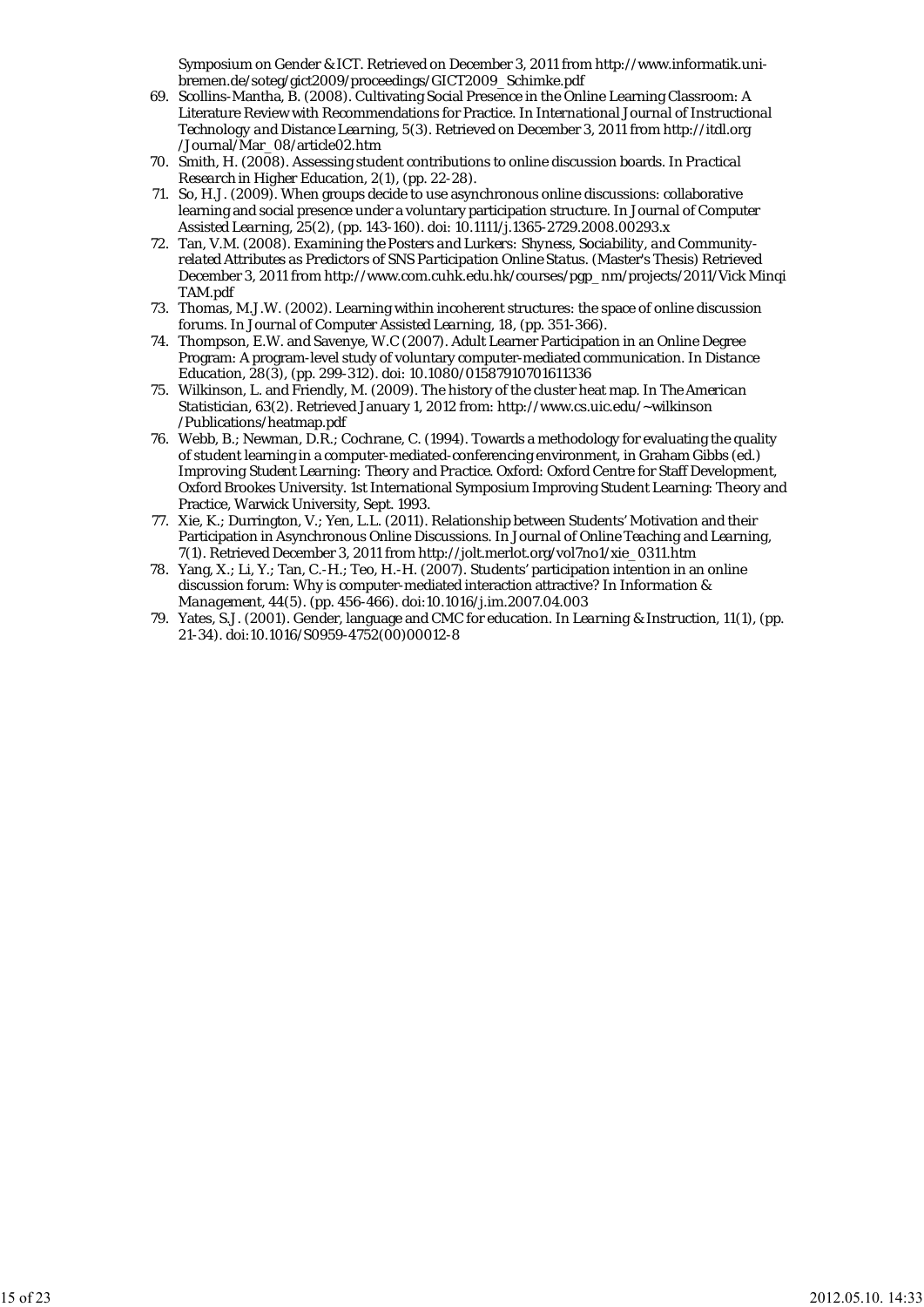# **Appendix**



**A.1. Wordles of Weekly Discussion Data**

*Figure A.1.1. Week 1 Wordle*



*Figure A.1.2. Week 2 Wordle*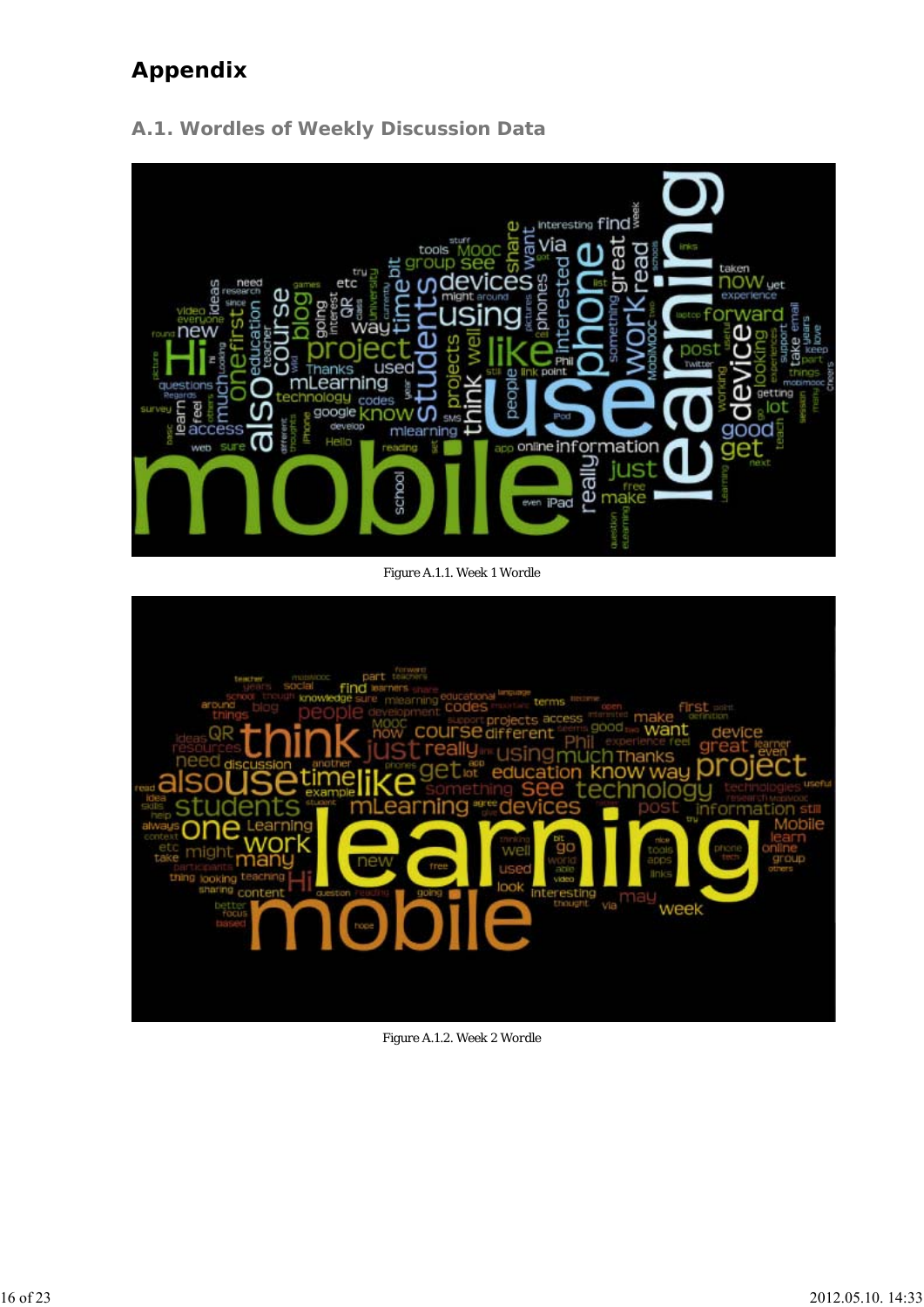

*Figure A.1.3. Week 3 Wordle*



*Figure A.1.4. Week 4 Wordle*

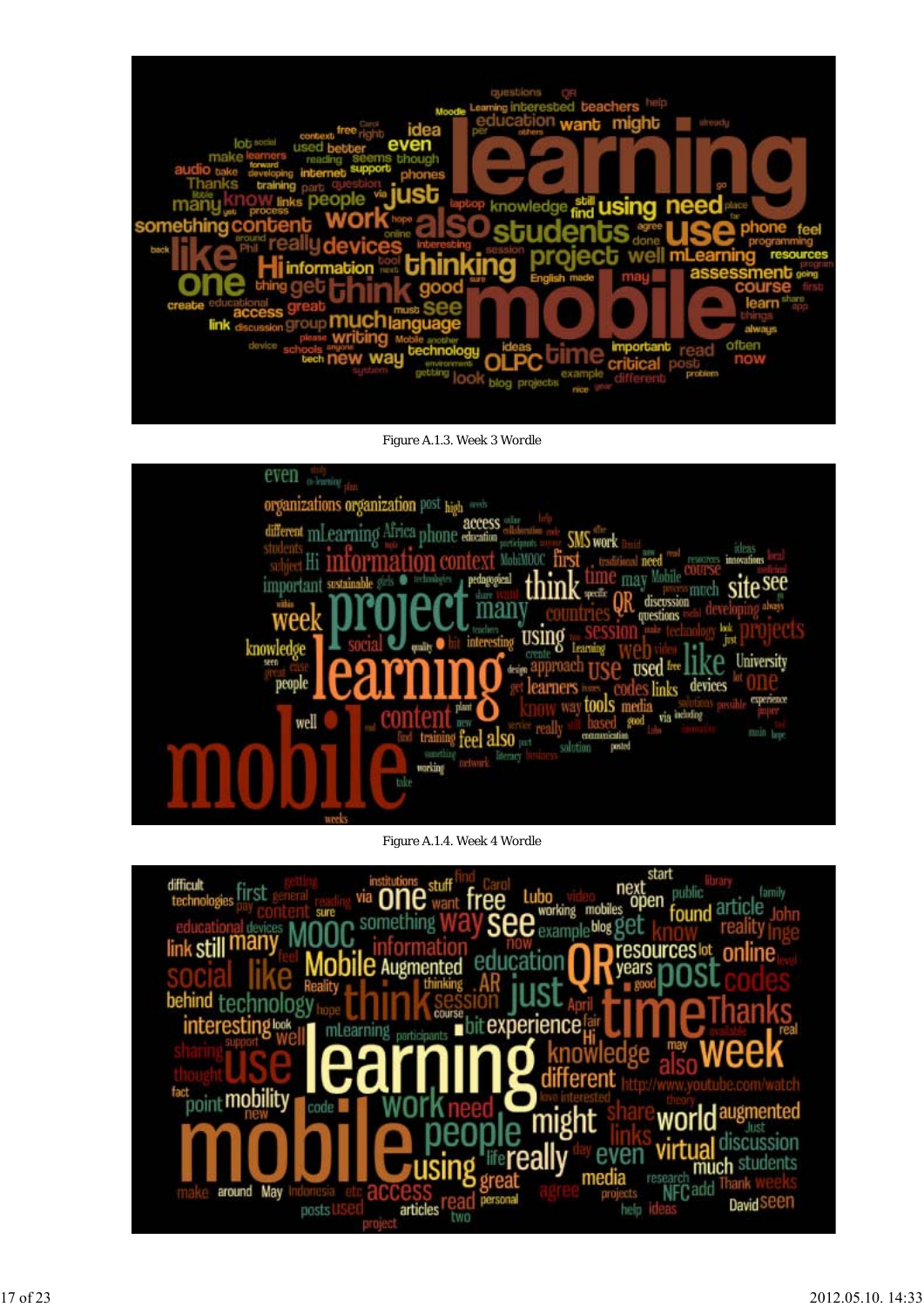*Figure A.1.5. Week 5 Wordle*



*Figure A.1.6. Week 6 Wordle*

**A.2. LIWC Analysis Charts**

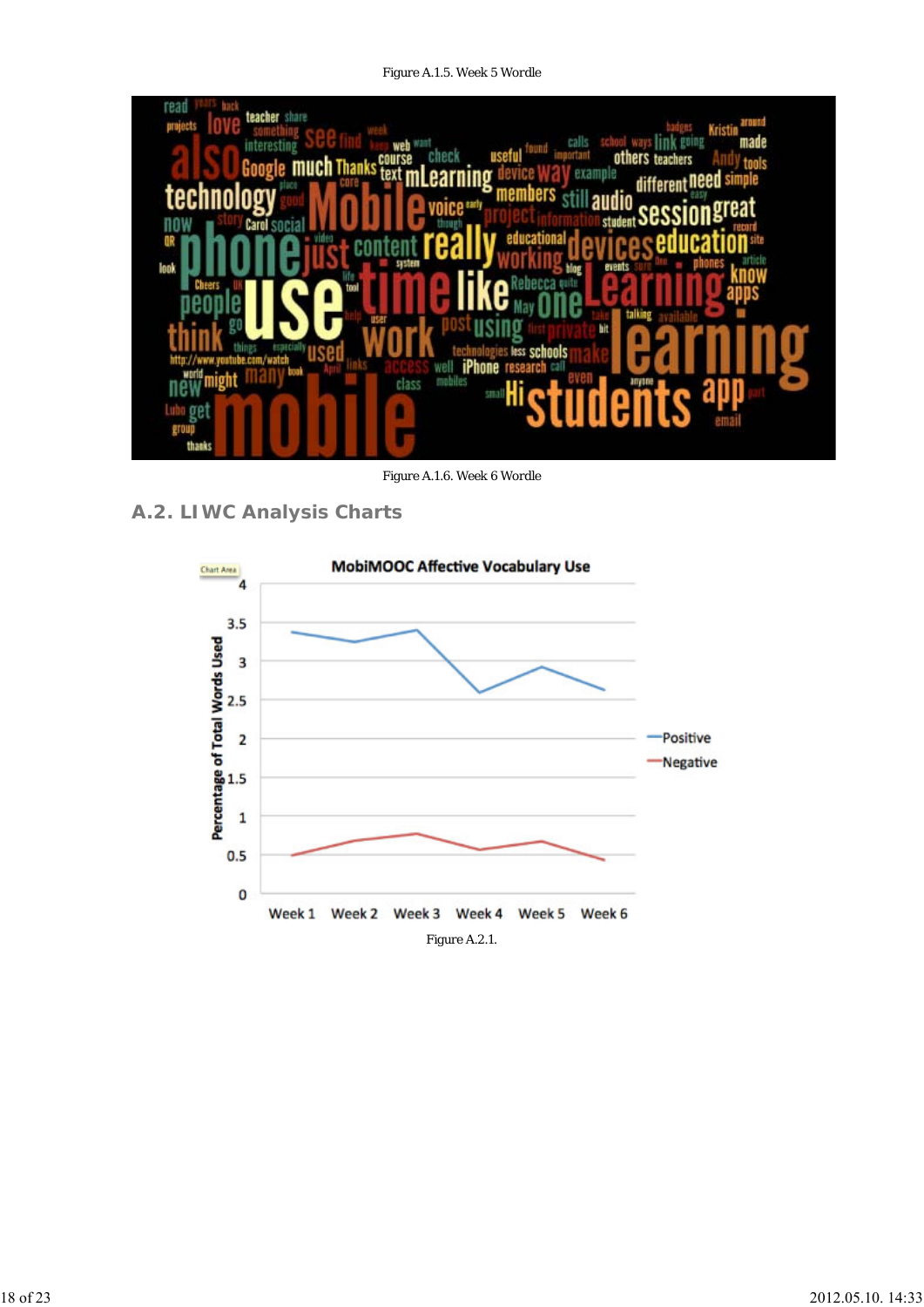

## **Number of Active Users**

## **Number of Posts**

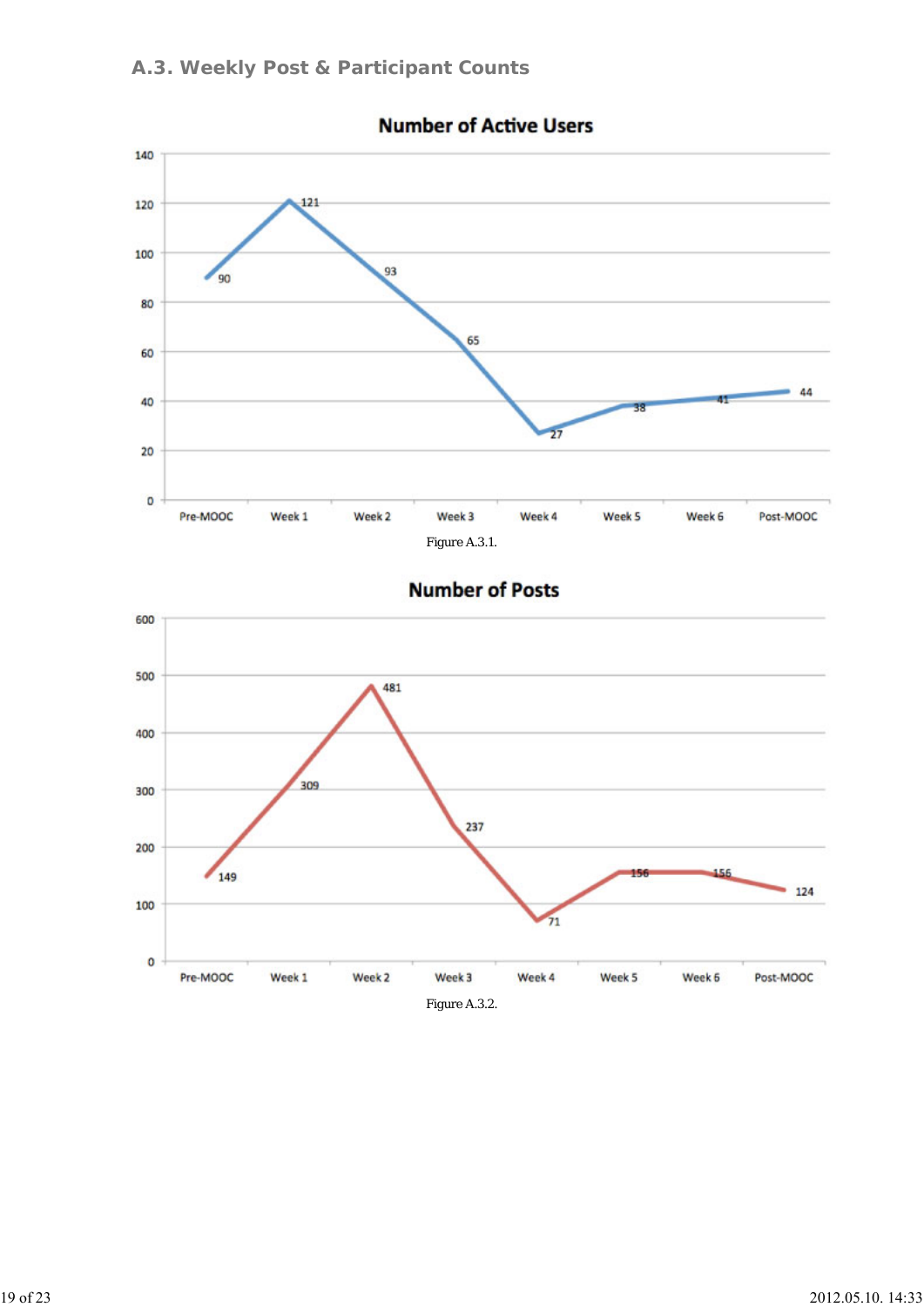



**A.4. Participants**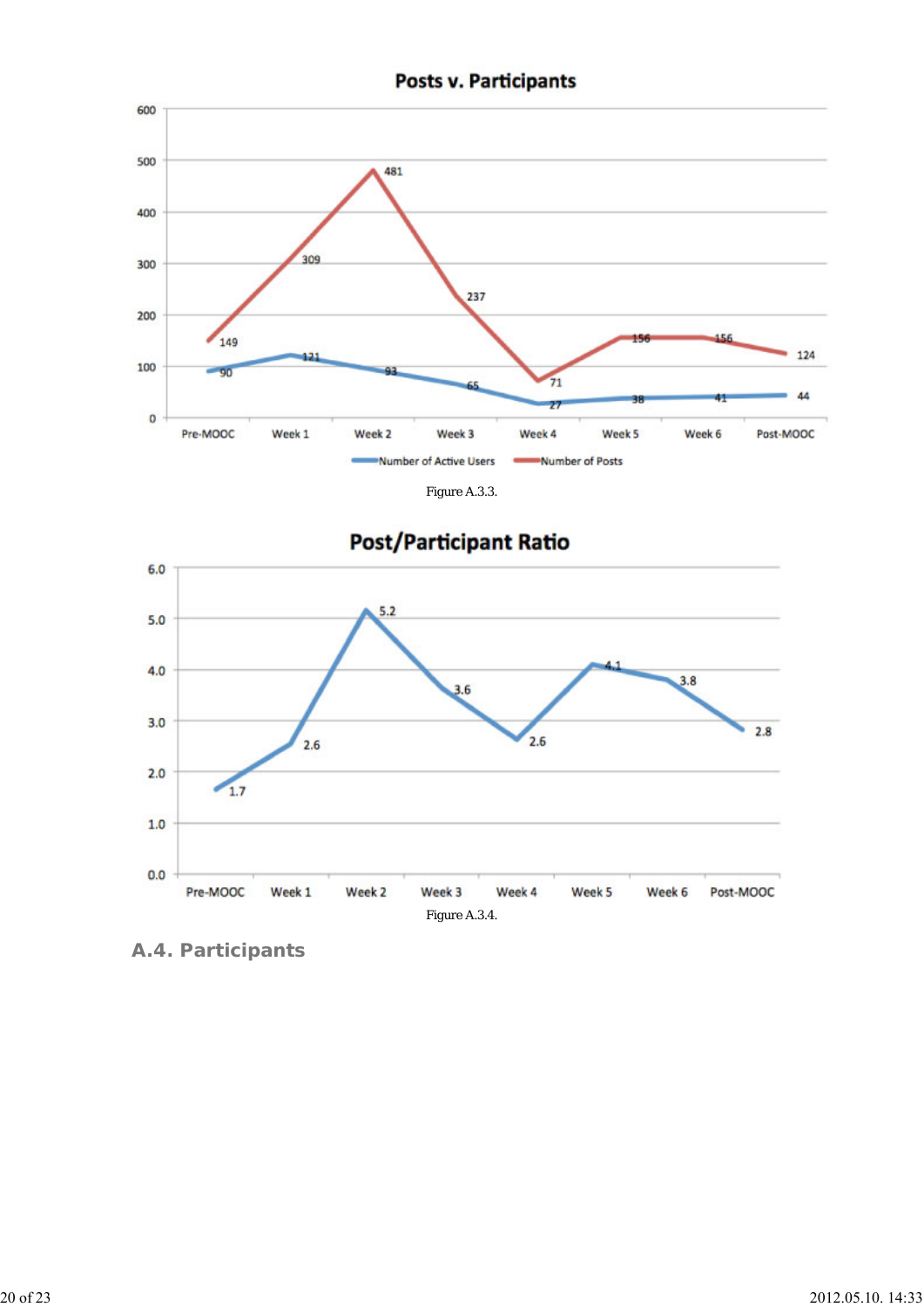